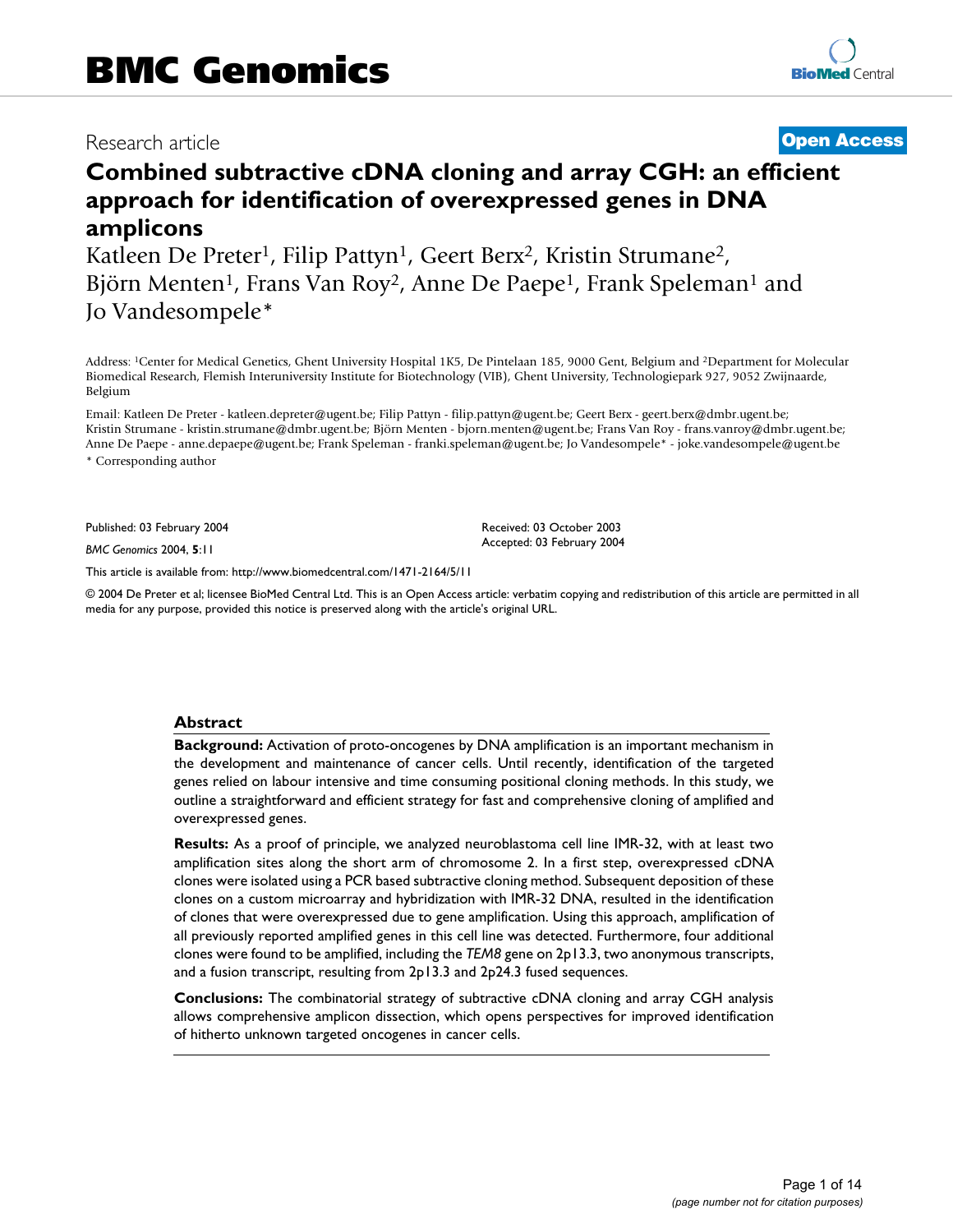# **Background**

Human cancers frequently manifest amplification of large stretches of DNA, cytogenetically detectable as homogeneously staining regions (HSR) or double minute chromatin bodies (dmin). DNA amplification is considered to be a consequence of the intrinsic genomic instability of cancer cells, and it is presumed that overexpression of a single or few amplified genes confers a selective advantage on these HSR or dmin bearing clones. Consequently, activation of proto-oncogenes by amplification is thought to play an important role in the development and maintenance of many human solid tumours [1-3]. Detection of amplification of many different chromosomal regions in various tumour types has lead to the identification of the targeted oncogenes and greatly contributed to our current understanding of the genetic basis of cancer. Furthermore, amplified genes often act as markers of tumour behaviour, drug response, patient outcome, and may represent targets for future molecular cancer therapy.

In the past, various strategies have been used for the detection of amplified chromosomal regions and DNA sequences in cancer. Comparative genomic hybridization (CGH) [4] has been particularly useful for detection of amplified sequences and assignment of the chromosomal position [5]. This approach allows whole genome screening for chromosomal imbalances up to 5–10 Mb and gene amplification of sufficiently large amplicons and/or highly overrepresented regions. Due to this limited resolution, a time consuming mapping is required following amplicon identification in order to pinpoint the putative target genes. Recently, two methods were introduced that allow mapping of the genomic content of amplicons with a 10–100 fold increased resolution. Array CGH employs arrayed fragments of genomic DNA clones (with partial or complete sequence information) instead of metaphase chromosomes [6,7]. Digital karyotyping is a SAGE (serial analysis of gene expression) based method to enumerate genomic DNA tags [8]. This method allows identification of specific amplifications and deletions that were not previously detected by conventional CGH or other methods. An important limitation of both methods is the inability to directly identify the overexpressed genes that are targeted by the amplification. This limitation was overcome by another variant on the classic CGH approach in which the normal metaphase chromosomes were replaced by a large number of microarrayed cDNA clones [9]. This approach has the advantage that losses and gains are mapped by their gene position rather than chromosomal band (as with conventional CGH) or genomic position (as with array CGH and digital karyotyping). The analysis immediately provides a list of candidate genes that occur within the region of interest. Another advantage is the ability to perform expression profiling on the same slides using the cDNA microarray approach, which enables the investigator to correlate copy number and gene expression, in order to identify candidate oncogenes that are both amplified and overexpressed. Moreover, the small size and large number of the arrayed cDNA clones provide a higher resolution in contrast to current PAC and BAC arrays for which the resolution is limited because of the relatively large size of the clones (120–200 kb). Two limitations of the cDNA array CGH approach are the confined analysis of genes that are present on the array and the analytical challenges in terms of sensitivity by the complexity of the probe and the small sizes of the arrayed target cDNAs (0.5–2 kb) (signal intensities in genomic hybridizations being proportional to the length of the target DNA).

In this paper, we propose a fast and straightforward approach to identify overexpressed genes in amplified regions, enabling direct identification of the relevant targeted oncogene(s). The approach is based on the abovementioned cDNA array CGH method, but includes a preceding selection of differentially expressed genes. In a first step, subtractive cDNA cloning is performed on an amplified tumour sample to isolate cDNA clones that are overexpressed. Subsequent CGH analysis on a cDNA microarray containing the subtracted clones allows detection of differentially expressed genes which are amplified at the DNA level. As a proof of principle, neuroblastoma cell line IMR-32 with at least two amplification sites along the short arm of chromosome 2 (including the *MYCN* locus) was used as a model system [10,11].

In this study, the combinatorial power and efficacy of subtractive cDNA cloning and high-throughput DNA copy number determination using array CGH was demonstrated for identification of amplified and overexpressed genes. In addition to those genes which were already known to be amplified and overexpressed in IMR-32, we also detected hitherto unknown genes, which were not previously described to be amplified in neuroblastoma.

# **Results**

#### *Identification of differentially expressed genes by suppression subtractive hybridisation (SSH)*

In a first step, overexpressed genes in neuroblastoma cell line IMR-32 were isolated (of which some have increased expression due to amplification) through a PCR select cDNA subtraction with IMR-32 as tester and SK-N-SH as driver (the latter being a neuroblastoma cell line without DNA amplification [12]). This yielded a cDNA library of 960 clones. By comparing the unsubtracted and subtracted cDNA library for the abundance of an internal control gene *GAPD*, the enrichment was estimated to be 100 fold. Upon hybridization of the subtracted and reverse subtracted probe on nylon filters containing all subtracted clones (i.e. differential screening according to the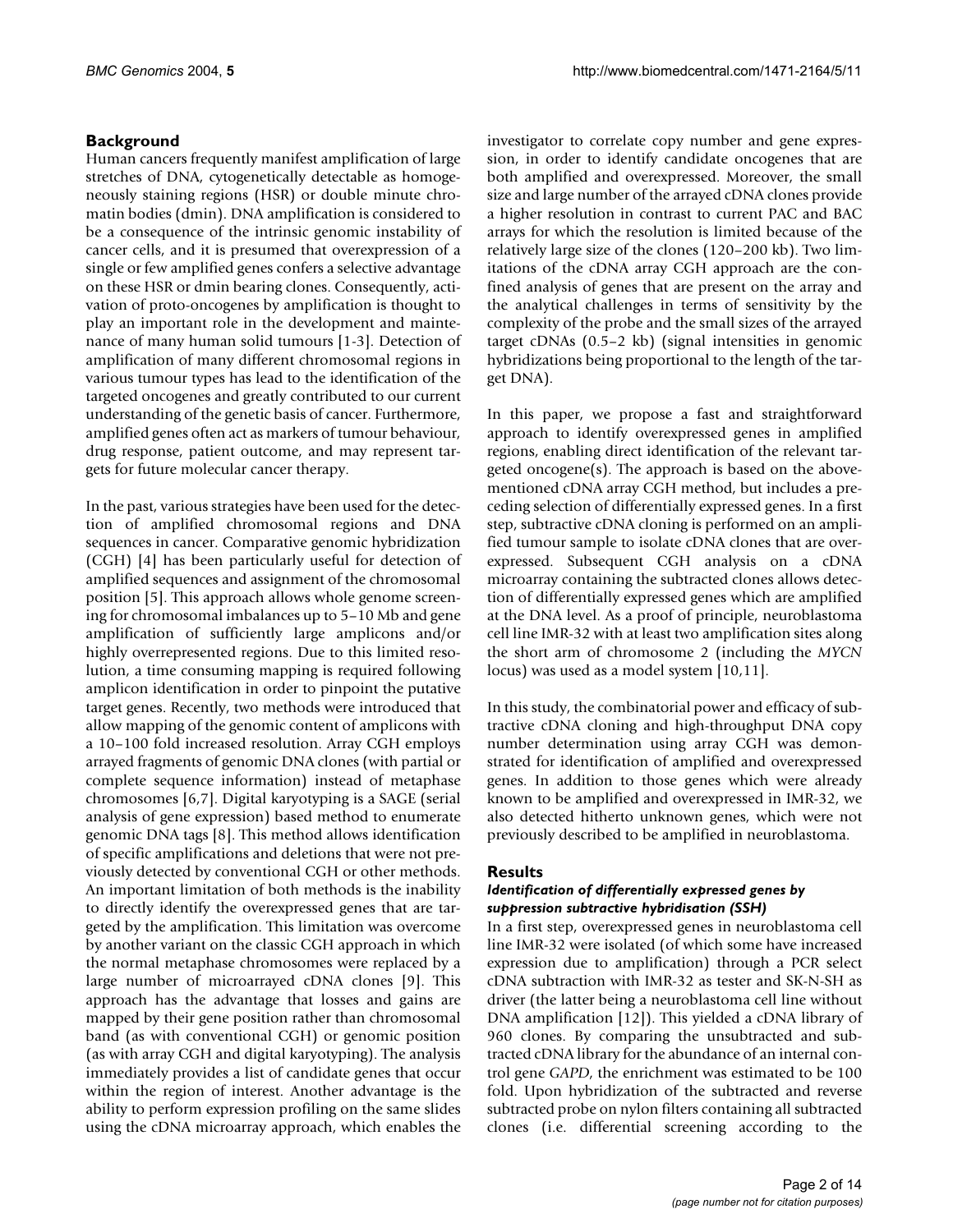manufacturer), false positive clones (non-differentially expressed genes) could be identified, resulting in the retention of 281 IMR-32 overexpressed clones. After sequencing, alignment, EST contig building and UniGene database search, a non-redundant list was obtained containing 126 known genes, 22 UniGene clusters, and 10 anonymous ESTs. For each unique gene, transcript or EST contig, at least one representative clone was selected for re-arraying, insert amplification and spotting on a custom microarray.

#### *CGH on cDNA microarray and characterization of the clones*

In order to determine which of the overexpressed cDNA clones were amplified in IMR-32, array CGH analysis was performed on a custom cDNA microarray using DNA of IMR-32 as test probe and DNA of a normal male lymphoblastoid cell line as normal control probe. All clones that were found to be amplified, were located on one of the two known amplified regions on the short arm of chromosome 2 (2p13-14 and 2p24) (Figures [1](#page-3-0) and [2](#page-4-0)). In addition to the 3 known genes on 2p24 that are frequently co-amplified in neuroblastoma (i.e. *MYCN*, *DDX1* and *NAG*), ten other partial cDNA clones on the microarray were shown to be amplified in cell line IMR-32. One clone (g6f6) was part of the *MEIS1* homeobox gene (2p14) that was recently shown also to be amplified in IMR-32 [13,14]. Two other clones (g1h7 and g8f10) belonged to the *TEM8* gene on 2p13.3. A fourth clone (g4d5) is located between the *MEIS1* and the *TEM8* gene and is part of an as yet not characterized gene. RT-PCR analysis revealed that this clone is not part of the neighbouring (not yet fully annotated) *ETAA16* gene. No homology was found for g4d5 with other EST sequences or known genes. Another clone (g10d12) is located 500 kb telomeric to *NAG* and also displayed no homology to any known sequence. Two other transcripts (g9d9 and g10e3) are probably part of the *NSE1* gene as demonstrated by alignment of the clones to *NSE1* transcript variants (Figure [2](#page-4-0)) and RT-PCR assays using a forward primer in the subtracted clone and a reverse primer in the *NSE1* gene. Two clones (g1c2, g6d4) were located in the large 150 kb intron of the 4.5 kb *NAG* sequence reported by Wimmer et al. [15] (acc. no. AF056195) between exon 4 and 5. BLAST analysis of the human EST database with exon 4 and 5 of the *NAG* gene as a query sequence failed to identify an EST clone that contained both exons. Furthermore, RT-PCR with a forward primer in exon 4 and a reverse primer in exon 7 failed to yield the expected band of 341 bp in IMR-32 and SK-N-SH. In contrast, a sharp and single band of approximately 3.5 kb was amplified. Furthermore, Northern blot analysis estimated the *NAG* transcript size to be approximately 2.5 kb longer compared to the published sequence (data not shown). These data further support the recent observation that the published

*NAG* gene (acc. no. AF056195) is misannotated and should contain 21 more exons between former exon 4 and 5 [16]. Hence, clones g1c2 and g6d4 (present on our cDNA array) and clone g3e7 are in fact part of the newly annotated *NAG* gene (acc. no. AF388385).

The tenth amplified clone (g2h10a) is of particular interest because one part of the sequence aligns to the *TEM8* gene on 2p13.3 and the other part aligns to a sequence in band 2p24.3 (Figure [2](#page-4-0)). The fusion nature of this clone was confirmed by RT-PCR on cell line IMR-32 using a primer in the first part of the transcript on 2p13.3 and a primer in the other part of the transcript on 2p24.3. Cloning and sequencing of the PCR product revealed that IMR-32 contains at least two different splice variants of the fusion transcript, i.e. g2h10b (acc. no. CD664535) and g2h10c (acc. no. CF384614) (splice variants are detected in the part that aligns to 2p24.3). Most splicing sites are surrounded by consensus splice site sequences (data not shown).

#### *Confirmation of amplification status*

Real-time quantitative PCR on IMR-32 was performed in order to validate the amplification status of all sequences that were catalogued as amplified by array CGH analysis: five genes that were previously reported to be amplified in IMR-32 (*MYCN*, *DDX1*, *NAG*, *NSE1* and *MEIS1*), one newly amplified gene (*TEM8*), 2 anonymous expressed sequences (g10d12 and g4d5) and 1 fusion transcript. Amplification of all these genes and clones was confirmed in IMR-32 (Table [2](#page-5-0)).

Using FISH analysis, it was demonstrated that the *MYCN*, *DDX1*, *NAG*, *MEIS1*, *NSE1* and *TEM8* genes and the g10d12 clone are present as multiple copies on all 3 known HSRs in IMR-32 (Figure 3). This suggests that the 3 HSRs originate from the same complex amplicon.

To verify whether the subtracted clones that were shown to be amplified are indeed overexpressed at the mRNA level in IMR-32, real-time quantitative RT-PCR was performed and demonstrated that all genes were highly overexpressed (range 101–104 fold overexpression) (Table [2\)](#page-5-0). The fusion transcript was only expressed in cell line IMR-32.

Three genes were shown to be amplified in the 2p13.3-14 amplicon (of which only *MEIS1* was previously reported). To our surprise, more known genes are located between amplified clone g4d5 and *TEM8*, but those were not present in our subtracted cDNA library. To test whether our approach failed to identify these genes or whether these genes were indeed not amplified in IMR-32, we randomly selected 3 genes (*PPP3R1*, *PLEK* and *BMP10*) and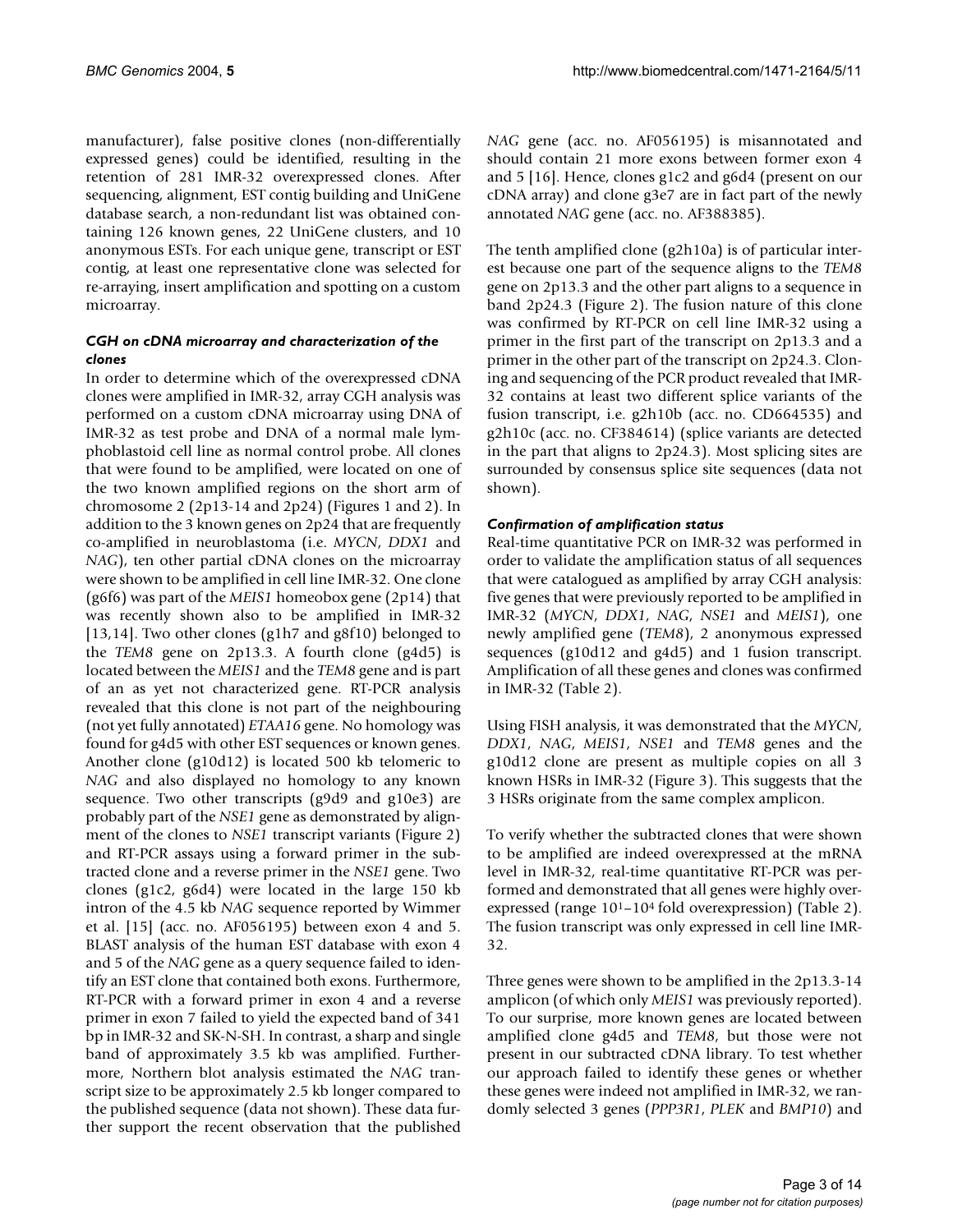<span id="page-3-0"></span>

#### Array CGH based haploid copy number of **Figure 1** SSH clones mapping on chromosome 2

**Array CGH based haploid copy number of SSH clones mapping on chromosome 2:** Base position of the SSH clones on chromosome 2 (with exception of fusion transcript clone g2h10) was determined according to the human genome browser at UCSC (April 2003 freeze [33]). Two clear amplification sites along the short arm emerge. Insert: detail of the array CGH (IMR-32 in red and control DNA in green), amplified clones are indicated.

determined their copy number and expression level in IMR-32. Neither amplification nor overexpression could be detected for these genes, demonstrating that the 2p13.3-14 amplicon in IMR-32 is complex and discontinuous.

A recent study reported that the *DNMT3A* gene on chromosome band 2p23.3 is amplified in IMR-32 and is probably part of a third amplicon on 2p [17]. As our approach did not identify this gene, we decided to evaluate the *DNMT3A* gene copy number and expression level with real-time quantitative PCR. Neither amplification nor overexpression could be detected in cell line IMR-32.

#### *Extended gene copy number and mRNA expression analysis of the novel amplified genes in a panel of neuroblastoma cell lines*

Real-time quantitative PCR was performed in order to analyse the mRNA expression level and gene copy number of novel amplified genes *TEM8*, g10d12, g10e3, and g4d5, and already known amplified genes *MYCN*, *DDX1*, *NAG* and *MEIS1* in 30 NB cell lines and 9 normal human tissue samples (Table [3](#page-6-0) and Figure 4). These analyses showed that g10e3 and g4d5 were only amplified and overexpressed in cell line IMR-32. Clone g10d12 was also found to be amplified and overexpressed in cell line SJNB-6. Subsequent gene copy number determination of g10d12 in primary tumour samples indicated a co-amplification frequency with *MYCN* of 12 % (9/75 tested *MYCN* ampli-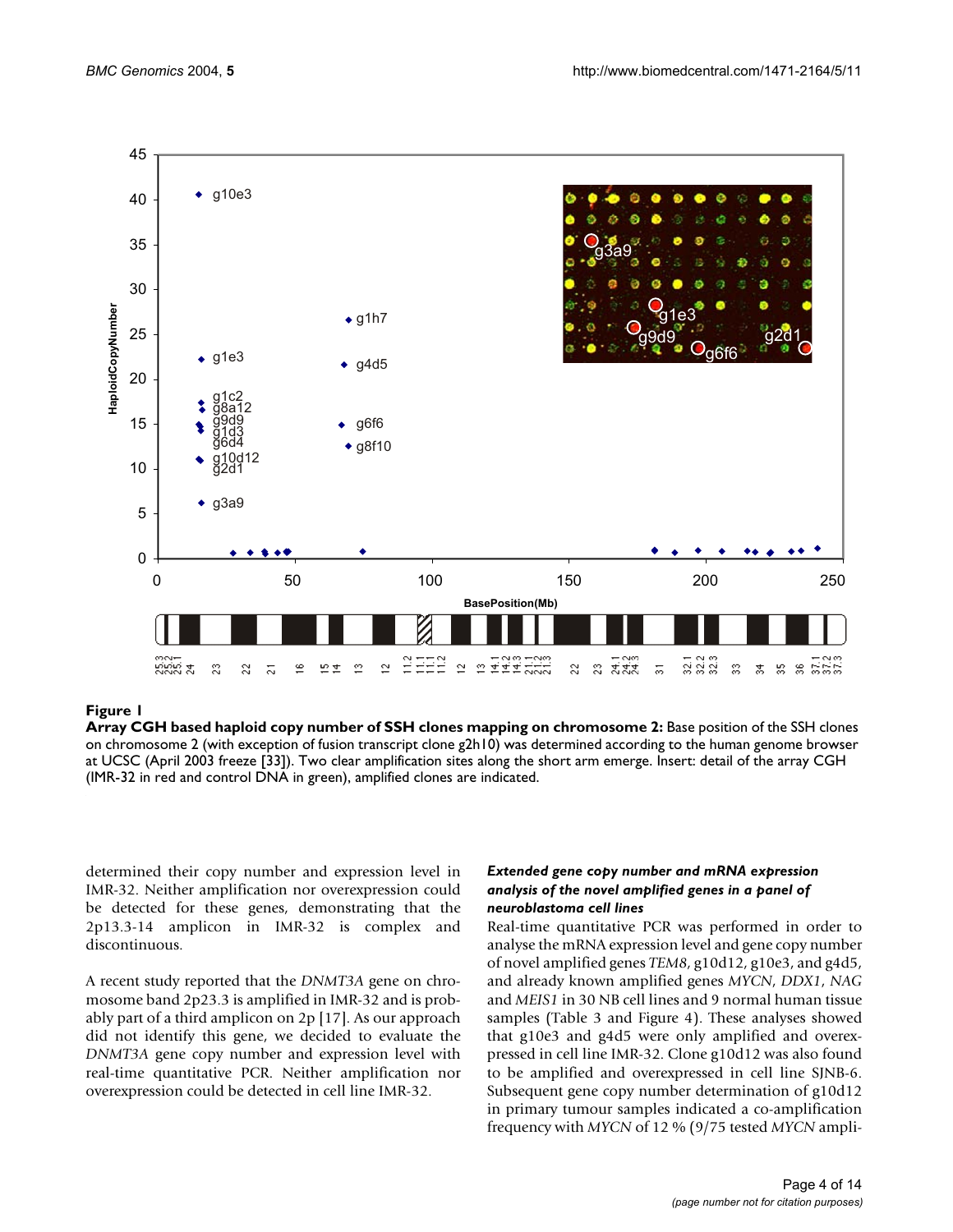<span id="page-4-0"></span>

#### Figure 2

**Genomic position of known genes and 2p amplified SSH clones:** These results were obtained by a human BLAT search (UCSC genome browser, April 2003 freeze [33]) (clones that were present on the microarray are marked in blue; Ref-Seq genes are marked in red and the initially misannotated gene *NAG* in grey). A: amplicon on chromosome band 2q13.3-14; B and C: amplicon on chromosome band 2p24.3 (acc. no. of SSH clone sequences between brackets).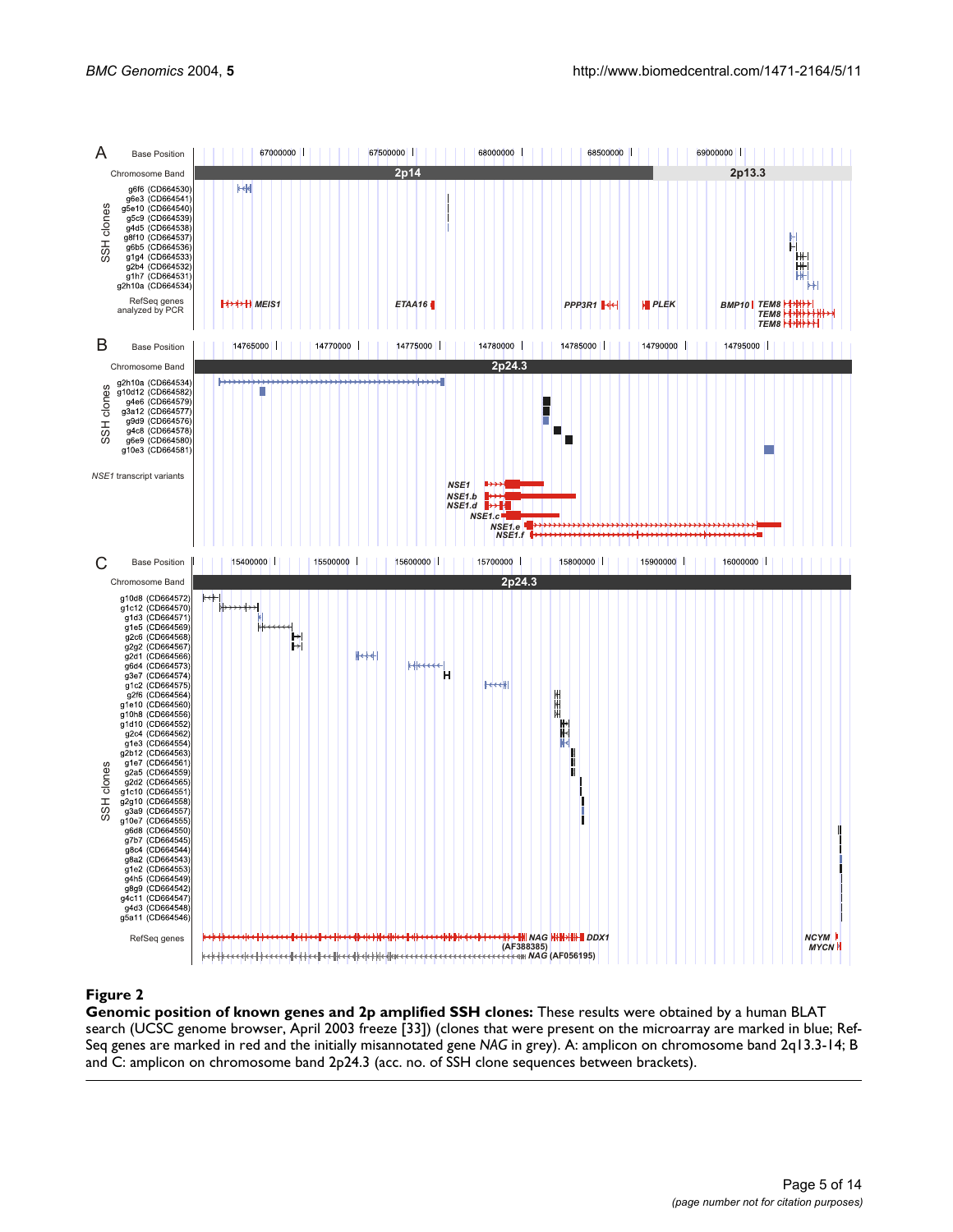| <b>APPLICATION</b> |              | <b>GENE/CLONE</b> | PRIMER SEQUENCES (5' > 3')       |
|--------------------|--------------|-------------------|----------------------------------|
| <b>GCN</b>         | <b>MYCN</b>  |                   | RTPrimerDB ID 11                 |
| <b>GXP</b>         | <b>MYCN</b>  |                   | RTPrimerDB ID 180                |
| <b>GCN</b>         | <b>DDXI</b>  |                   | RTPrimerDB ID 12                 |
| <b>GXP</b>         | <b>DDXI</b>  |                   | RTPrimerDB ID 93                 |
| <b>GCN</b>         | <b>NAG</b>   |                   | RTPrimerDB ID 13                 |
| <b>GXP</b>         | <b>NAG</b>   |                   | RTPrimerDB ID 114                |
| $GCN + GXP$        | g10e3        | F.                | CTTTTCCTAAGAGCAAGGAAACAGA        |
|                    |              | R                 | CTGTTATTTAAAGAAACCAGCATTCACT     |
| $GCN + GXP$        | g9d9         |                   | <b>CTTTGGCCAGTTCCACAGTTC</b>     |
|                    |              | R                 | <b>CACACCCAGCCTTAAGTTTTTGA</b>   |
| $GCN + GXP$        | <b>NSE1</b>  |                   | RTPrimerDB ID 715                |
| $GCN + GXP$        | g10d12       | F                 | ACCTTCCATCCACACCTATGCT           |
|                    |              | R.                | <b>TTTCATTCAGTTCAGTCTTCATCGA</b> |
| $GCN + GXP$        | DNMT3A       |                   | RTPrimerDB ID 713                |
| $GCN + GXP$        | TEM8         |                   | RTPrimerDB ID 712                |
| $GCN + GXP$        | <b>BMP10</b> |                   | RTPrimerDB ID 717                |
| $GCN + GXP$        | <b>PLEK</b>  |                   | RTPrimerDB ID 716                |
| $GCN + GXP$        | PPP3R1       |                   | RTPrimerDB ID 718                |
| $GCN + GXP$        | g4d5         | F                 | AGATGCCCATTTCATCTCTCTTG          |
|                    |              | R                 | <b>TGCTACAGGTCTTGCATTATCAAAC</b> |
| $GCN + GXP$        | ETAA16 F     |                   | RTPrimerDB ID 714                |
| $GCN + GXP$        | <b>MEISI</b> |                   | RTPrimerDB ID 690                |
| $GCN + GXP$        | g2h10        | F                 | <b>TTCCTGATGCCCACAAAGTTTA</b>    |
|                    |              | R                 | ACACAAACTCTGAAAGCCAACTAATTT      |

<span id="page-5-1"></span>**Table 1: Oligonucleotide sequences for real-time PCR based DNA copy number determination (GCN) and gene expression analysis (GXP): Primer sequences for known genes are submitted to RTPrimerDB [37,38]. Proper DNase treatment (see Methods) allows the use of intra-exonic primer pairs for both DNA and RNA profiling (F: forward primer; R: reverse primer).**

<span id="page-5-0"></span>**Table 2: Haploid DNA copy number in IMR-32 and SK-N-SH compared to a normal human control sample and fold expression difference between IMR-32 and SK-N-SH (tester vs. driver): Real-time quantitative PCR based determination of gene copy number and fold-expression of 5 previously reported amplified genes (***MYCN***,** *DDX1***,** *NAG***,** *NSE1***,** *MEIS1***) and 6 other amplified 2p clones (rounded mean of 2 measurements) (\*primers designed in 2p24.3; \*\*no expression in SK-S-SH).**

| <b>GENE</b>  | <b>CLONE</b> | <b>ACCESSION</b><br><b>NUMBER</b> | <b>LOCATION</b>     | <b>HAPLOID COPY</b><br>NUMBER IN IMR-32 | <b>HAPLOID COPY</b><br>NUMBER IN SK-N-SH | <b>FOLD OVER-</b><br><b>EXPRESSION</b> |  |
|--------------|--------------|-----------------------------------|---------------------|-----------------------------------------|------------------------------------------|----------------------------------------|--|
| <b>MYCN</b>  |              | NM 005378                         | 2p24.3              | 53                                      | 1.26                                     | 513                                    |  |
| <b>DDXI</b>  |              | NM 004939                         | 2 <sub>p</sub> 24.3 | 42                                      | 1.28                                     | 40                                     |  |
| <b>NAG</b>   |              | AF388385                          | 2p24.3              | 41                                      | 1.31                                     | 37                                     |  |
| <b>NSE1</b>  | g10e3        | CD664581                          | 2p24.3              | 70                                      | 1.27                                     | 280                                    |  |
|              | g9d9         | CD664576                          |                     | 44                                      | l.05                                     | 193                                    |  |
|              |              | NM 145175                         |                     | 34                                      | 0.93                                     | 236                                    |  |
|              | g10d12       | CD664582                          | 2p24.3              | 27                                      | 1.17                                     | 1616                                   |  |
| TEM8         | g1h7         | CD664531                          | 2p13.3              | 26                                      | 1.02                                     | 8                                      |  |
|              | g4d5         | CD664538                          | 2p14                | 30                                      | 1.04                                     | 1819                                   |  |
| <b>MEISI</b> | g6f6         | CD664530                          | 2p14                | 42                                      | 1.27                                     | $\overline{10}$                        |  |
|              | g2h10a       | CD664534                          | $2p24.3*$           | 42                                      | 1.07                                     | $*$                                    |  |

fied tumour samples). The mRNA expression and gene amplification pattern for *TEM8* resembles that of *MEIS1* ([13] and this study): high expression in a number of cell lines, independent of DNA amplification.

#### **Discussion**

In this study, we demonstrate that subtractive cDNA cloning followed by CGH on cDNA microarrays containing the subtracted clones is a powerful strategy for rapid and efficient isolation of amplified genes that are overex-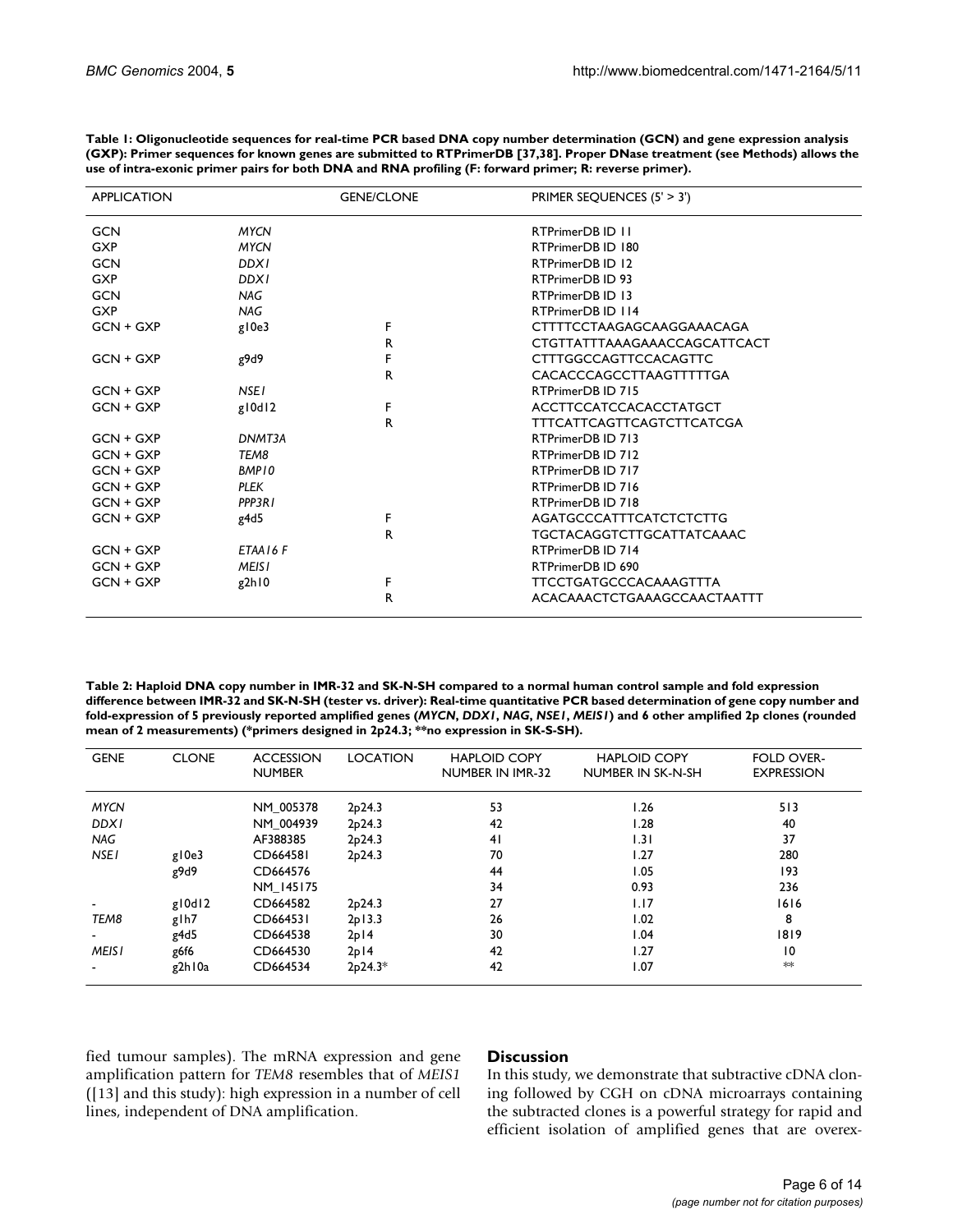| <b>Sample</b>       | <b>MYCN</b>  | TEM8         | <b>DDXI</b>  | <b>NAG</b>   | g10e3        | gl0dl2       | g4d5         | <b>MEISI</b> |
|---------------------|--------------|--------------|--------------|--------------|--------------|--------------|--------------|--------------|
| <b>CHP134</b>       | $1.79E + 00$ | 2.40E-01     | $5.13E + 00$ | $2.13E + 00$ | $1.21E-01$   | I.60E-03     | 4.08E-03     | 2.39E+00     |
| <b>CHP901</b>       | $9.72E - 01$ | $1.04E - 01$ | $1.71E-02$   | 8.94E-02     | 9.57E-02     | 6.24E-03     | $0.00E + 00$ | 4.28E-01     |
| <b>CLB-GA</b>       | 5.35E-02     | 3.08E-01     | 1.10E-01     | 4.19E-01     | 2.08E-01     | 2.69E-02     | 9.98E-03     | 5.42E-01     |
| GI-ME-N             | 9.37E-05     | 4.53E-01     | 4.95E-02     | 2.09E-01     | 2.71E-01     | 9.83E-03     | $0.00E + 00$ | I.27E-01     |
| <b>IMR-32</b>       | 2.00E+00     | $1.48E + 01$ | $2.94E + 00$ | 8.78E+00     | $2.84E + 01$ | $1.81E + 01$ | 4.06E+01     | 3.66E+00     |
| $LA-N-I$            | 2.31E+00     | 4.21E-01     | 4.64E+00     | 1.39E-01     | 1.06E-01     | 2.84E-03     | 5.01E-02     | 3.09E-01     |
| $LA-N-5$            | I.16E+00     | 3.17E-01     | 2.15E+00     | 3.95E-01     | 1.38E-01     | 2.56E-02     | $0.00E + 00$ | 5.62E-01     |
| $LA-N-6$            | 6.93E-03     | $1.71E-01$   | 1.09E-01     | 4.72E-01     | 8.31E-02     | 2.94E-02     | I.99E-02     | 1.53E-01     |
| N206                | 2.79E+00     | 2.22E-01     | 1.49E-01     | 4.91E-01     | 7.35E-01     | I.09E-01     | $1.21E-01$   | 6.48E-01     |
| <b>NBL-S</b>        | 1.32E-01     | 3.67E-01     | 7.35E-02     | 3.63E-01     | 4.96E-01     | 5.28E-02     | 7.37E-02     | 6.96E-01     |
| <b>NGP</b>          | 5.86E+00     | $1.14E-01$   | $1.25E-01$   | $1.03E + 00$ | 2.91E-01     | I.I0E-02     | $0.00E + 00$ | $1.85E + 00$ |
| <b>NLF</b>          | 3.99E-01     | $1.21E + 00$ | $2.91E + 00$ | 3.10E-01     | 2.20E-02     | I.38E-02     | $0.00E + 00$ | 2.38E+00     |
| <b>NMB</b>          | $1.65E + 00$ | 8.94E-01     | 9.47E-02     | 2.78E-01     | 5.41E-01     | 2.15E-02     | 3.00E-02     | $1.23E + 00$ |
| SINB-I              | 5.14E-02     | 4.14E-01     | 6.76E-02     | 1.98E-01     | 3.83E-01     | 3.26E-02     | 5.34E-02     | 3.16E-01     |
| <b>SJNB-10</b>      | 2.16E+00     | 2.56E-01     | 4.89E-02     | 2.63E-01     | I.16E-01     | I.92E-02     | 9.66E-02     | 1.94E-01     |
| <b>SJNB-12</b>      | 4.70E-06     | $3.11E-01$   | 8.89E-02     | 2.46E-01     | 3.96E-01     | I.60E-02     | 5.48E-03     | $1.14E + 00$ |
| SINB-6              | $1.44E + 00$ | 2.19E-01     | 4.61E-02     | 4.91E-01     | 4.12E-01     | $1.44E + 00$ | 4.37E-02     | 7.26E-01     |
| SJNB-8              | 2.99E+00     | 6.71E-01     | 6.26E+00     | 3.40E-01     | 3.57E-01     | $0.00E + 00$ | 5.35E-02     | 3.47E+00     |
| SK-N-AS             | 2.39E-03     | 7.89E-01     | 6.05E-02     | 1.76E-01     | 4.54E-03     | 7.46E-03     | 2.39E-01     | $2.63E + 00$ |
| SK-N-BE             | 5.31E-01     | 7.13E-02     | 8.12E-02     | 3.30E-01     | I.50E-01     | 3.60E-02     | 7.36E-02     | 1.49E-01     |
| SK-N-FI             | 9.22E-02     | 8.44E-01     | 3.69E-02     | $1.24E-01$   | 7.22E-03     | $0.00E + 00$ | 3.18E-02     | 2.73E-01     |
| SK-N-SH             | 3.90E-03     | I.88E+00     | 7.43E-02     | 2.36E-01     | $1.01E-01$   | I.12E-02     | 2.23E-02     | 3.78E-01     |
| <b>SMS-KAN</b>      | 4.59E+00     | 3.10E-01     | 5.93E-02     | 1.55E-01     | 1.39E-01     | 6.69E-03     | 3.03E-02     | $2.41E+00$   |
| <b>SMS-KCNR</b>     | 2.96E+00     | $2.61E-01$   | $1.42E - 01$ | 2.34E-01     | 2.42E-01     | I.41E-02     | $0.00E + 00$ | $1.03E + 00$ |
| STA-NB-10           | 7.28E-01     | $1.37E + 00$ | 3.05E+00     | 1.90E-01     | $1.21E-01$   | 7.30E-03     | $0.00E + 00$ | 2.64E-01     |
| <b>STA-NB-12</b>    | 5.60E-01     |              | 7.45E-02     | 3.49E-01     | 8.12E-02     | $0.00E + 00$ | 6.47E-02     | 3.14E-01     |
| STA-NB-3            | $9.82E - 01$ | 2.39E-01     | 8.67E+00     | $1.59E + 01$ | 4.86E-01     | $0.00E + 00$ | 2.22E-01     | 7.43E-01     |
| STA-NB-8            | 2.30E-01     | $5.44E + 00$ | $1.04E + 00$ | $6.26E - 01$ | 6.99E-02     | I.38E-02     | 9.05E-02     | 5.20E-01     |
| <b>TR-14</b>        | $1.61E + 00$ | 3.59E-01     | 4.11E-02     | $1.63E-01$   | 4.47E-02     | $0.00E + 00$ | I.75E-02     | 2.00E-01     |
| <b>UHG-NP</b>       | 2.09E+00     | 1.91E-01     | 6.96E-02     | 6.09E-01     | 2.04E-01     | 4.86E-02     | 8.88E-02     | 3.58E-01     |
| Human brain         | 9.74E-03     | 2.11E-01     | ä,           | ä,           | ÷,           | $0.00E + 00$ | 5.68E-02     | I.16E-01     |
| Human fetal brain   |              |              |              |              |              | 6.95E-02     | $0.00E + 00$ | 2.20E-01     |
| Human heart         | I.67E-03     | I.78E-01     | $1.20E-01$   | 5.13E-01     | 5.18E-02     | $0.00E + 00$ | 3.44E-02     | 3.75E-01     |
| Human kidney        | 3.53E-02     | 1.37E-01     | 9.06E-02     | 4.21E-01     | 2.06E-01     | 3.27E-02     | 6.82E-02     | 6.12E-01     |
| Human liver         | 1.91E-03     | I.26E-01     | I.20E-01     | 3.89E-01     | 1.73E-01     | $0.00E + 00$ | 7.45E-02     | 5.94E-01     |
| Human lung          | 6.61E-03     | $1.94E + 00$ | 6.95E-02     | 3.82E-01     | 7.77E-01     | 2.18E-02     | $1.05E-01$   | $1.10E + 00$ |
| Human mammery gland | ÷            | ÷.           | ä,           |              |              | 4.63E-02     | 4.10E-02     | 9.39E-01     |
| Human trachea       | I.19E-02     | 3.81E-01     | 1.90E-02     | 2.06E-01     | $1.11E+00$   | $0.00E + 00$ | 6.02E-02     | $1.09E + 00$ |
| <b>Human uterus</b> |              |              |              |              |              | 4.34E-02     | 2.55E-01     | 6.70E+00     |
|                     |              |              |              |              |              |              |              |              |

<span id="page-6-0"></span>**Table 3: Relative expression levels obtained by real-time quantitative RT-PCR: Quantitative RT-PCR results in 30 NB cell lines and 9 normal human tissue samples (- : not tested; samples with gene amplification are marked in bold-italics).**

pressed. As a proof of principle, we analysed neuroblastoma cell line IMR-32 which contains at least two distinct amplification sites on the short arm of chromosome 2 [10,11].

Upon subtractive cDNA cloning and array CGH analysis, fifteen partial cDNA clones located on these sites on 2p were found to be amplified in IMR-32, representing 9 different transcripts. Five of these constitute genes that were previously reported to be amplified in IMR-32 (Table [4\)](#page-11-0), i.e. *MYCN* [18], *DDX1* [19], *NAG* [15] and *NSE1* [17] on chromosome band 2p24, and *MEIS1* [13,14] on 2p14, demonstrating the validity and success of our approach. We not only confirmed *NAG* amplification, but also isolated two partial cDNA clones located within a large intron of the *NAG* gene. Subsequent analyses demonstrated that these clones are part of the *NAG* gene that was

initially misannotated and should in fact contain 21 additional exons, as recently confirmed in another study [16]. We also identified 4 newly amplified transcripts, including the tumour endothelial marker gene *TEM8* (2 partial cDNA clones), encoding a protein highly expressed in tumour endothelial cells but not in normal endothelial cells [20]. Two other transcripts show no homology to any known sequence. The detailed characterization of these anonymous transcripts was beyond the scope of this study.

Our amplicon dissection strategy clearly provides a comprehensive view on the gene content and complex structure of the HSRs (homogeneously staining regions) present in cell line IMR-32. All three HSRs appear to contain the same genes as visualized in a series of FISH mappings, and presumably arise from a single non-synthenic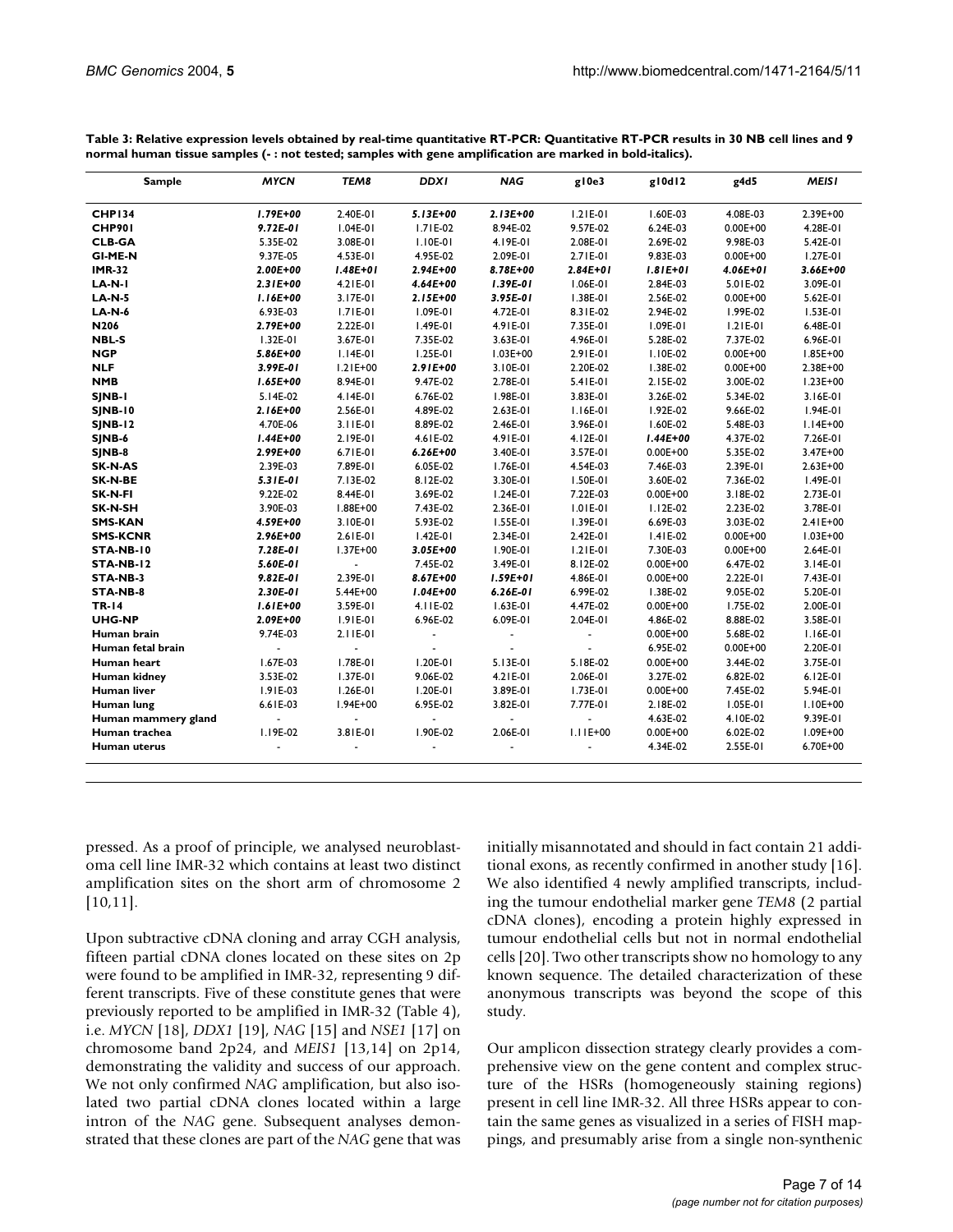

# Figure 3

**FISH based visualisation of** *MYCN* **co-amplification with other genes on 2p in neuroblastoma cell line IMR-32:** Amplification is present under the form of homogeneously staining regions. *MYCN* (in red) in combination with BAC clone RP11-85D18 (*TEM8*) (in green). Similar results (data not shown) were obtained with clone RP11-444B4 (*MEIS1*), clone RP11-314E10 (*NSE1* and g10d12), clone RP11-422A6 (*DDX1*) and clone RP11-516B14 (*NAG*).

amplification event. The amplified genes are located on two different regions, of which the 2p24 region appears to be amplified contiguously, while the other region is amplified in a discontinuous manner as demonstrated by the presence of a single copy region on 2p13-14, flanked on both sides by amplified sequences. The non-synthenic amplification and inherent fusion of the 2 amplification sites may have caused the formation of a fusion transcript, with activation of cryptic exons, which are not transcribed under normal circumstances. This amplified and highly expressed fusion transcript contains part of the *TEM8* gene on 2p13.3, fused to anonymous spliced sequences located in BAC clone RP11-314E10 on band 2p24.3. The occurrence of a fusion transcript as a result of amplicon formation has been described in a breast cancer cell line MCF7 (caused by non-synthenic co-amplification of two common amplification sites in breast cancer, i.e. 17q23 and 20q13) [21]. However, the significance of these fusion transcripts is at present unclear as no similar fusion transcripts have been detected in other neuroblastoma or breast cancer cells.

Our study clearly demonstrates the power, speed and efficacy of combined subtractive cDNA cloning and DNA copy number determination using array CGH for the identification of clones that are overexpressed and part of the amplicon, within 4 weeks time. Moreover, the procedure results in the infinite availability of the subtracted cDNA clones, suitable for downstream analyses, such as Northern blot, in situ hybridization or RNA interference using diced double stranded RNA. As a further improvement and simplification of the proposed strategy, we recommend to sequence only the amplified genes detected on the array, instead of sequencing all subtracted clones as performed in this proof-of-principle study. The proposed strategy will not allow isolation of genes which are amplified but not overexpressed. However, one can question the relevance of these genes, as these will most probably not have any biological effect. To our knowledge, such amplification events have not been reported yet.

Oncogene identification consisting of prior selection of differentially expressed genes has already been reported in other cancer cell lines, but -unlike our strategy- was severely hampered by a rate-limiting step for the verification of amplification by radiation hybrid mapping of the subtracted clones [22]. Table [4](#page-11-0) summarizes the different strategies used in the past for the identification of amplified genes in neuroblastoma cells. Some of these reports employed a laborious and/or technically challenging method to identify or clone only one single amplified gene. In contrast, a recent study provided a global gene content analysis of the observed amplicons in IMR-32 cells, using CGH on cDNA microarrays [17]. However, this approach was restricted to the identification of genes that were present on the microarray and consequently missed some genes as compared to our strategy (such as the known amplified *DDX1* gene, previously unannotated *NAG* exons, the *TEM8* gene and fusion transcript). Amplification of *DNMT3A* located at 2p23.3, was also reported in above referenced CGH on cDNA microarray study. As the subtractive cDNA cloning procedure did not yield a clone for this gene we performed real-time quantitative PCR analyses which clearly showed that no *DNMT3A* amplification nor overexpression was present in the investigated IMR-32 cells in this study. An explanation for this discrepancy may be cell heterogeneity, as it has been reported that a third amplification site was only present in a minor portion of IMR-32 cells [10].

Investigation of the amplification status of IMR-32 amplified genes in other NB cell lines revealed that three of the nine genes were also amplified in other samples, albeit always co-amplified with *MYCN*. However, it remains an unsolved question whether co-amplified genes represent silent passengers, or co-determinants of phenotype [23]. The frequently co-amplified gene *DDX1* is a nice example, as no correlation between amplification and patient outcome could be established [24], but nevertheless, the gene appears to have oncogenic properties [23]. Six of the nine identified genes, were only amplified in cell line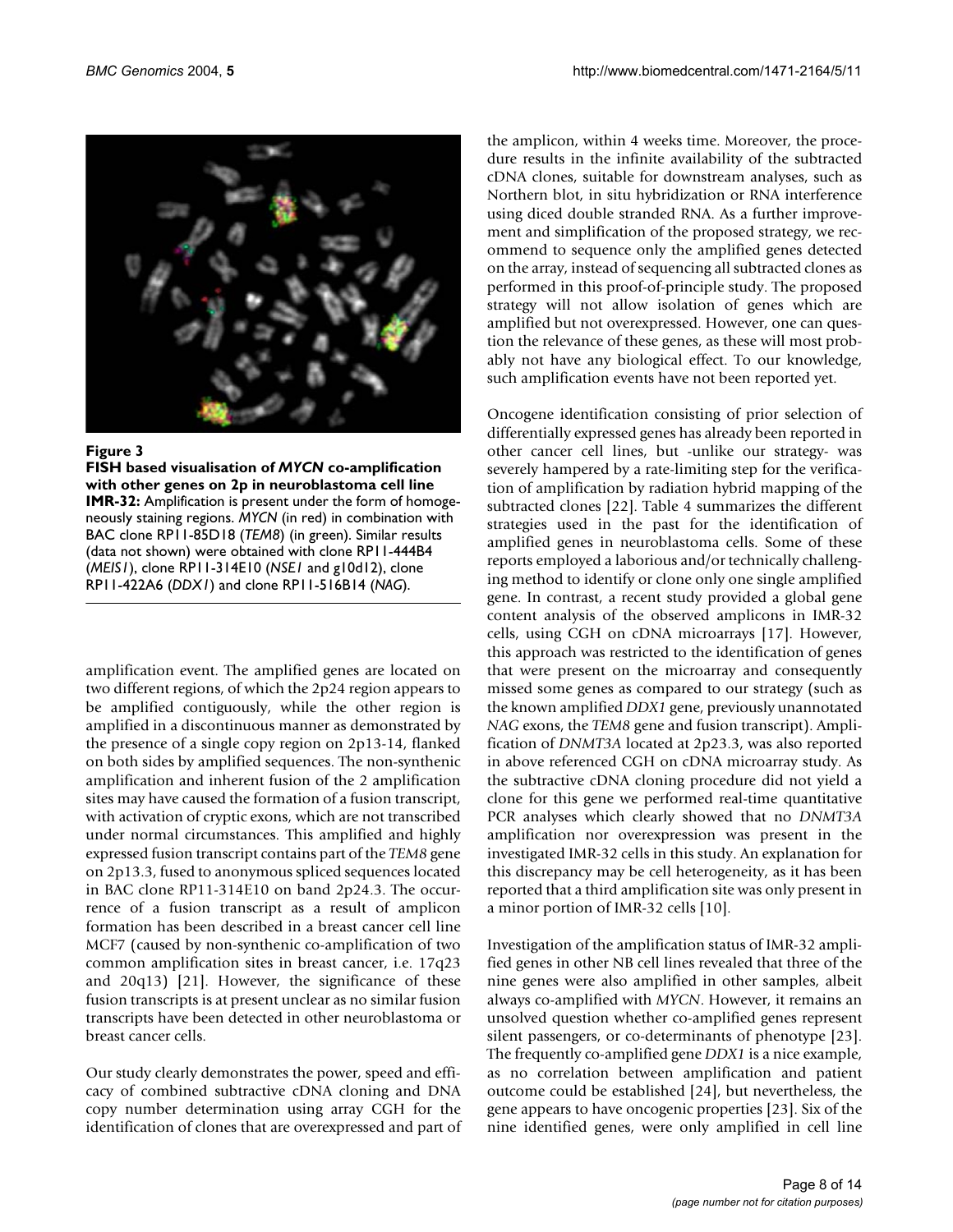

#### Figure 4

**Relative expression levels obtained by real-time quantitative RT-PCR:** Relative mRNA expression levels obtained by quantitative PCR in 30 neuroblastoma cell lines and 9 normal human tissue samples (samples with gene amplification are marked in red) (relative scale, rescaled to an average expression level of 1).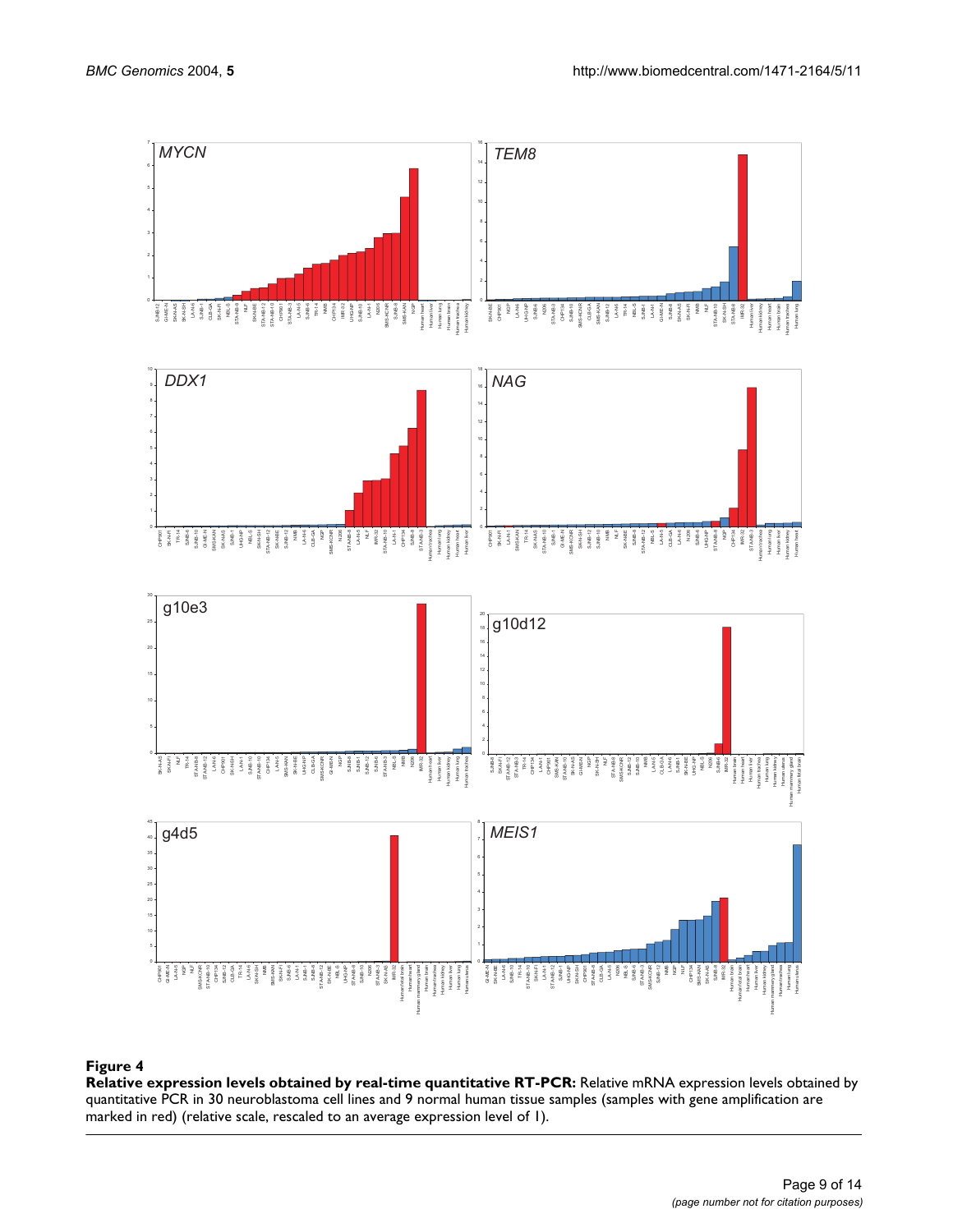IMR-32. However, the amplification of a gene in only a single sample does not preclude in advance its possible role in tumour biology. An interesting example is the *MEIS1* oncogene, with proven oncogenic properties (reviewed in [25]). Albeit amplified in only one neuroblastoma sample, the gene is overexpressed in about one quarter of other tested neuroblastoma tumour samples ([13] and this study). A similar situation occurs for *TEM8*, a tumour-specific endothelial marker that has been implicated in colorectal cancer [26]. Besides amplification and overexpression in IMR-32, high *TEM8* expression independent of gene amplification is observed, suggesting alternative pathways for gene activation and a possible role in neuroblastoma pathogenesis. Further evidence that one or more genes in the 2p13-14 amplicon plays a role in neuroblastoma comes from the observation of genomic amplification at chromosome bands 2p13-14 in 3 primary tumour samples, from a large European multicentre CGH study of 204 cases [27]. Unfortunately, no material was available for further investigation of these samples. Clearly, more detailed analyses of the amplified genes (amongst others in a large cohort of uniformly treated primary tumour samples) and functional studies are required to establish a possible role of one of the new genes in tumourigenesis.

# **Conclusions**

The present study shows that the combinatorial method of subtractive cDNA cloning followed by array CGH allows straightforward and efficient isolation of overexpressed genes located in amplification sites. The validity of our approach is clearly illustrated by the detection of all genes that were previously found to be amplified in neuroblastoma cell line IMR-32; the identification of 3 newly amplified genes and a fusion transcript and the generation of new data on gene content and structure of the amplicon.

# **Methods**

# *DNA and RNA isolation*

DNA from cultured neuroblastoma cells and 75 *MYCN* amplified DNA tumours was extracted using the Easy DNA kit following the instructions of the manufacturer (Invitrogen). Total RNA of cultured cell lines was isolated using the RNeasy Midi kit (Qiagen), and mRNA was extracted from SK-N-SH and IMR-32 with the FastTrack kit (Invitrogen), both according to the manufacturer's instructions.

RNA and DNA concentration was determined using the Picogreen and Ribogreen reagent, respectively (Molecular Probes) on a TD-360 fluorometer (Turner Designs).

#### *Suppression subtractive hybridization (SSH)*

Starting from 2 µg of mRNA from cell lines SK-N-SH (driver) and IMR-32 (tester), SSH was performed with the PCR-Select cDNA Subtraction kit (BD Biosciences, Clontech) as described by the manufacturer. The PCR product mixture of putative differentially expressed genes was subcloned into the pGEM-T Easy vector (Promega) and propagated in DH5α E. coli. 960 clones were picked, grown in 96-well plates and stored as glycerol stocks at -80°C for further analysis. Differential screening was performed to eliminate possible false positive clones according to the guidelines described in the Differential Screening kit (BD Biosciences, Clontech).

#### *DNA sequencing and analysis*

SSH clones were PCR amplified using SP6 and T7 vector specific sequences flanking the cloning site. PCR products were exonuclease and phosphatase treated and cycle sequenced using BigDyeTerminator chemistry on an ABI377 (Applied Biosystems) with primers that annealed to the SP6 or T7 sequences. Similarity searches were performed using the BLAST algorithm [28] after removing vector and masking repeat sequences using RepeatMasker [29]. Sequence alignment and EST contig building were performed using the freely available BioEdit package [30].

#### *Microarray slide production*

From selected SSH clones, plasmid DNA was prepared using the Montage Plasmid Miniprep $966$  Kit (Millipore) according to the manufacturer. The plasmid insert was amplified on a PTC-200 DNA engine (MJ Research) in a total volume of 100  $\mu$ l containing 1  $\mu$ l of 1/100 diluted plasmid DNA (1–2 ng),  $1 \times PCR$  Gold buffer (Applied Biosystems), 5 mM  $MgCl<sub>2</sub>$ , 400 µmol of each dNTP, 5 U AmpliTaq Gold DNA polymerase (Applied Biosystems) and 1 µmol of each primer (amino-linked SP6 and T7 primers). The cycling conditions comprised 5 min polymerase activation at 95°C, 40 cycles with denaturation at 94°C for 15 sec, annealing at 55°C for 15 sec and extension at 72°C for 2 min, and a final extension for 5 min at 72°C. PCR products were run on a 1.5% TBE-agarose gel. After vacuum centrifugation, dried PCR products were dissolved in 20  $\mu$ l spotting buffer (200 mM sodium phosphate buffer pH 8.5, 0.2% sarcosyl) and rearrayed in a 384 well plate. The PCR products were then arrayed in triplicate on CodeLink Activated Slides (Amersham Biosciences) using a GMS417 spotter (MWG Biotech). After 48 hour incubation in a NaCl humidified chamber, slides were transferred to 1% ammonium hydroxide solution for 5 min, rinsed in Milli-Q ddH<sub>2</sub>O (Millipore) at room temperature and then placed in  $95^{\circ}$ C Milli-Q ddH<sub>2</sub>O for 2 min to completely denature the bound DNA molecules. After transfer to ice-cold Milli-Q dd $H_2O$ , slides were briefly rinsed twice in room temperature Milli-Q dd $H_2O$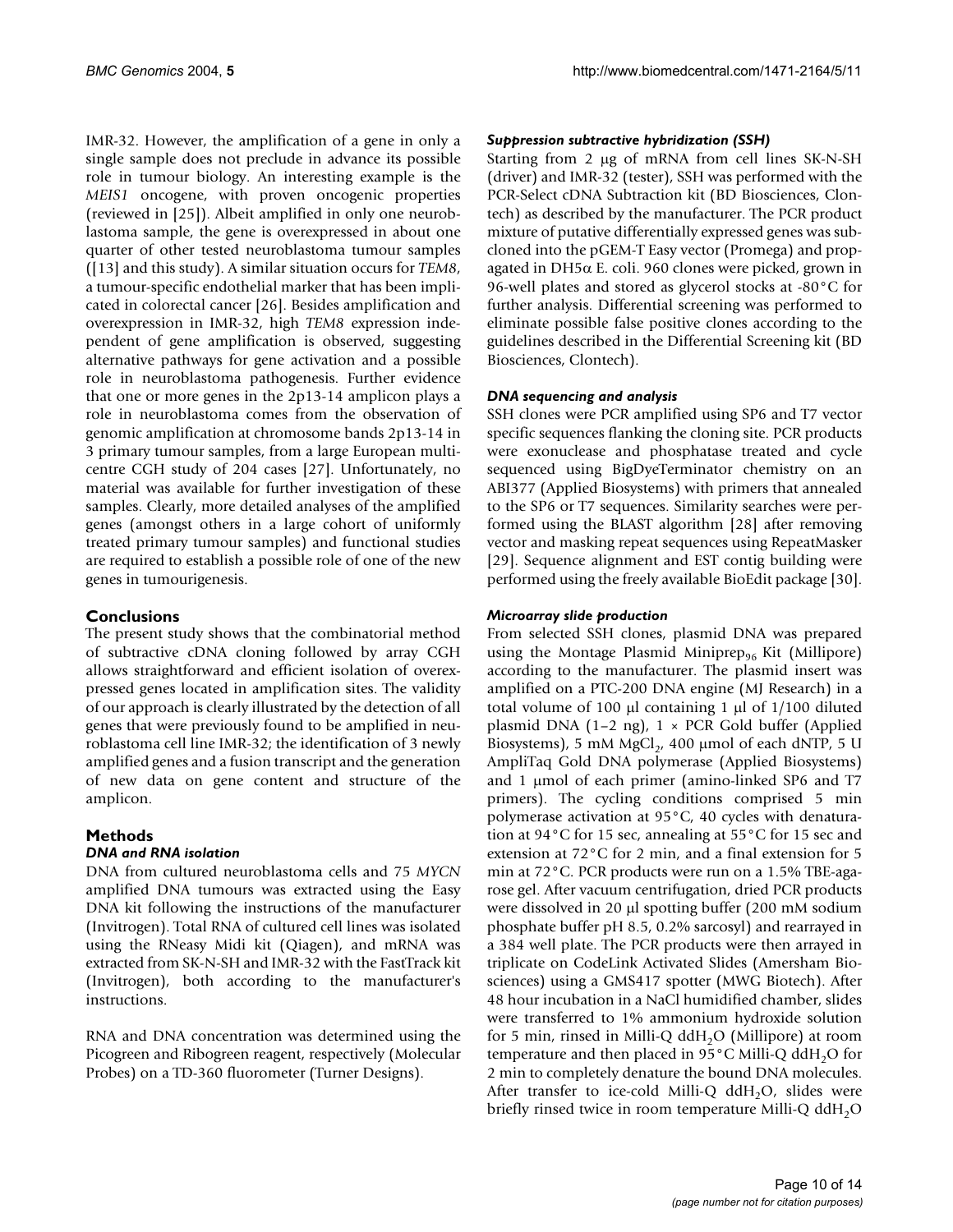and dried by spinning in a centrifuge for 5 min at 1000 rpm.

#### *CGH on cDNA microarray*

This protocol is based on a previously published CGH on cDNA microarray protocol [31] and a CGH on BAC microarray protocol [32].

Approximately 10 µg of genomic DNA of neuroblastoma cell line IMR-32 and a normal male lymphoblastoid cell line was digested overnight at 37°C with 25 units AluI and RsaI in 100 µl React1 buffer (Invitrogen). Digested DNA was purified using QIAquick PCR purification columns (Qiagen) according to the manufacturer.

Purified DNA was labelled using the BioPrime randompriming labelling kit (Invitrogen) substituting the biotin labelled nucleotide with Cy3-dCTP and Cy5-dCTP for tumour and normal DNA, respectively. A total of 4 labelling reactions were set up (2 reactions for each Cy dye), each containing 2  $\mu$ g of digested DNA. Twenty  $\mu$ l 2.5 × random primer buffer mix was added to 2 µg DNA (diluted in 21  $\mu$ ) and then boiled for 10 min. On ice, 5  $\mu$ l 10 × dNTP mix (2 mM each dATP, dGTP, and dTTP and 0.5 mM dCTP in TE), 3 µl Cy5 or Cy3-dCTP (Amersham Biosciences, 1 mM) and 1 µl Klenow Fragment were added to each tube. This mixture was incubated at 37°C for 2 hours and stopped by adding  $5 \mu l$  stopping buffer. The DNA probes were purified on a Microspin G50 column (Amersham Biosciences) as described by the manufacturer. Cy3 and Cy5 labelled probes were subsequently mixed and combined with 50 µg human Cot-1 DNA (Invitrogen), 100 µg yeast tRNA and 20 µg poly dA (Sigma). After ethanol-sodium acetate precipitation, the probe was dissolved in 70 µl hybridisation buffer (50% formamide, 10% dextrane sulphate, 0.1% Tween20, 2 × SSC, 10 mM Tris/HCl pH 7.4). The hybridisation mixture was then denatured at 100°C for 2 min and incubated for 30 min at 37°C in a PTC-200 thermocycler (MJ Research). The probe was applied to a microarray slide that had been prehybridised for 2 hours with hybridisation buffer. An open hybridisation (without cover slip) was performed for 2 nights at 37°C in a sealed, humidified chamber on a rocking table. Washes were performed in three steps: PBS/ 0.05% Tween20 for 10 min at room temperature, 50% formamide/  $2 \times$  SSC for 30 min at 42 °C and PBS/ 0.05% Tween20 for 10 min at room temperature. Slides were dried by spinning for 5 min at 500 rpm.

The slides were scanned in a GMS418 scanner (MWG Biotech) and images were analyzed using ImaGene v5.5 software (BioDiscovery). After background subtraction, spots (background signal < signal, for the 2 colours) were normalized with the geometric mean of selected data points (signal > background signal + 3 × standard deviation of all

background signals, for the 2 colours). Ratios were calculated using these normalized data and put in a graph against the base position of the clone according the human genome browser at UCSC (April 2003 freeze [33]).

#### *Real-time quantitative PCR based copy number determination and gene expression analysis*

The gene copy number of known genes *MYCN*, *DDX1*, *NAG*, *MEIS1*, *TEM8*, *BPM10*, *PLEK*, *PPP3R1* and *DNMT3A* and anonymous SSH clones g10e3, g9d9, g10d12, g4d5 and g2h10a was determined in 32 other neuroblastoma cell lines with listed primers (Table [1\)](#page-5-1) according to a previously described protocol with *BCMA* and *SDC4* as normalizing control genes and normal human genomic DNA (Roche) as calibrator sample [24]. Clones that were found to be amplified in cell lines other than IMR-32 were also tested in 75 *MYCN* amplified tumours. PCR reactions were performed on an ABI 5700 SDS (Applied Biosystems). Amplification mixtures (25 µl) contained template DNA (approximately 10 ng),  $1 \times qPCR$  MasterMix for SYBR Green I (Eurogentec) and 300 nM of each primer. The cycling conditions comprised 10 min polymerase activation at 95°C, 40 cycles at 95°C for 15 sec and 60°C for 1 min. A dissociation curve was run after each PCR reaction in order to verify amplification specificity.

The relative expression levels of the clones were determined in the neuroblastoma cell line panel and on 9 normal tissue samples (RNA obtained from BD Biosciences, Clontech) using the above listed primer pairs according to an optimized two-step real-time SYBR Green I RT-PCR assay [34]. The gene expression levels were normalized using the geometric mean of 4 stable housekeeping genes in neuroblastoma (*SDHA*, *UBC*, *GAPD* and *HPRT1*) as described previously [35].

# *Validation of amplification with FISH*

FISH was performed using the LSI *MYCN* SpectrumOrange probe (Vysis) in combination with BAC clone RP11- 422A6 containing *DDX1*, BAC clone RP11-516B14 containing *NAG*, BAC clone RP11-444B4 containing *MEIS1*, BAC clone RP11-314E10 containing *NSE1* and SSH clone g10d12 and BAC clone RP11-85D18 containing *TEM8*. Labelling and FISH was performed as described [36].

#### *Further characterization of anonymous SSH clones*

RT-PCR assays on IMR-32 cDNA were designed to test whether an anonymous SSH clone and a neighbouring (putatively not yet fully annotated) transcript are part of the same gene. Taking into account the orientation of the sequences, a forward primer was designed in the SSH clone and a reverse primer in the known transcript: forward primer in clone g10e3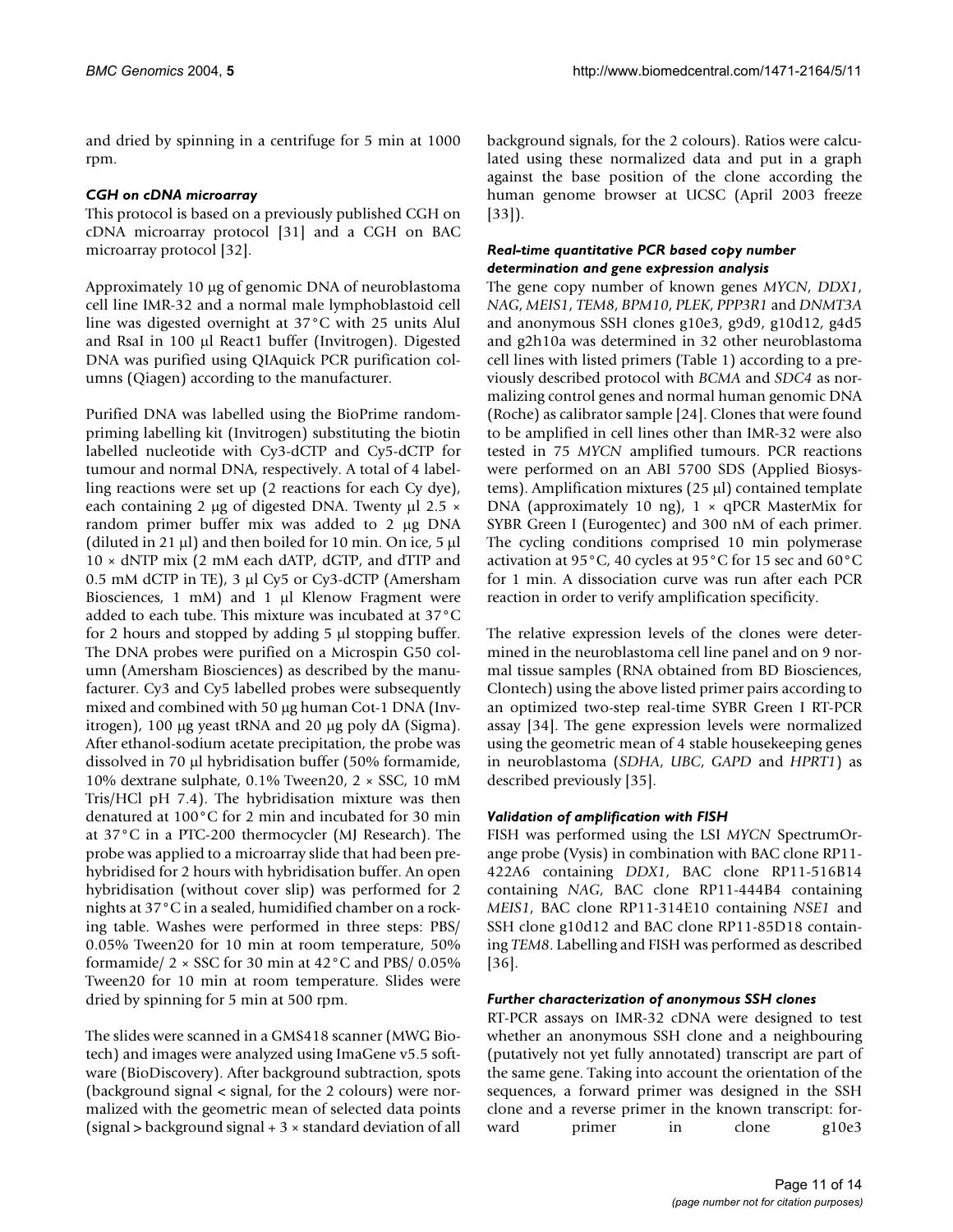| Methodology                                             | <b>Publication</b>                                         | <b>MYCN</b> | <b>DDXI</b> | <b>NAG</b> | <b>NSEI</b> | g10d12 | DNMT3A   | TEM8 | g4d5     | <b>MEISI</b> | g2h10 |
|---------------------------------------------------------|------------------------------------------------------------|-------------|-------------|------------|-------------|--------|----------|------|----------|--------------|-------|
| cloning after MYC Southern<br>blot hybridization        | Schwab et al. (1983) [18]                                  | X           |             |            |             |        |          |      |          |              |       |
| subtractive cDNA cloning<br>and Southern blot           | Manohar et al. (1995) [39]                                 |             | X           |            |             |        |          |      |          |              |       |
| differential cDNA library<br>screening                  | Godbout and Squire (1993);<br>Squire et al. (1995) [19,40] |             | X           |            |             |        |          |      |          |              |       |
| 2D separation of genomic<br>restriction fragments       | Wimmer et al. (1999) [15]                                  |             |             | X          |             |        |          |      |          |              |       |
| screening PAC/BAC libraries<br>after microdissection    | Jones et al. (2000) [14]                                   |             |             |            |             |        |          |      |          | X            |       |
| serendipitous cloning after<br>multiprobe Southern blot | Spieker et al. (2001) [13]                                 |             |             |            |             |        |          |      |          | X            |       |
| CGH on cDNA microarrays                                 | Beheshti et al. (2003) [17]                                | X           |             | x          | X           |        | $\times$ |      |          | X            |       |
| combined subtractive cDNA<br>cloning and array CGH      | this study                                                 | X           | $\times$    | $\times$   | $\times$    | X      |          | X    | $\times$ | X            | X     |

<span id="page-11-0"></span>**Table 4: Different approaches used for identification of amplified genes in (IMR-32) neuroblastoma cell lines**

5'AGTCACTGAGACAGAAAAGAGGTGGAATGC3' and reverse primer in gene *NSE1* 5'GGAGGAAGATGGCGCTGCGAATTC3', forward primer in clone g9d9 5'CCACAGAAGGTGTTTCACACCCAGCCT3' and reverse primer in *NSE1* 5'GGAGGAAGATGGCGCTGCGAATTC3'; forward primer in clone g10d12 5'GACAGGCTT-GCCAATTTTCACAGTGTGG 3' and reverse primer in gene *NSE1* 5'CCCGACCCGCAGTTCGTCCTTTT3'; forward primer in clone g4d5 5'AGCTAGGCTCGCAAACAACGTTTCCAGA3' and reverse primer in gene *ETAA16* 5'GCCAAGAACTGCCAGAGGCTTTTTGGA3'. To determine the *NAG* transcript length between exon 4 and 7 (acc. no. AF056195), RT-PCR with a forward primer in exon 4 and a reverse primer in exon 7 was performed (F 5'GCTCCCTGATGGACTGGTTCGCTTGGT3' and R 5'CCGGCCAGTGTGCCTCGTCAATCTA3'). Examination of the fusion transcript was done with a forward primer in the first part of the transcript (F 5'CACACTGTTCTGACGGTTCCA3') and a reverse primer in the other part (R 5'CAAAGTAGAATATAGTTGTCCAAAACACAA3'). RT-PCR amplification on random hexamer primed IMR-32 cDNA was performed with the Advantage 2 PCR Kit (Clontech, BD Biosciences) according to the manufacturer.

PCR fragments run on a 1.5% TBE-agarose gel were excised and purified on a GenElute Minus EtBr Spin Column (Sigma-Aldrich). Cycle sequencing was performed using purified amplicons (3–10 ng) using the above-mentioned primers at a concentration of 80 nM and the ABI PRISM BigDye Terminators v3.0 Cycle Sequencing Kit (Applied Biosystems) according to the manufacturer, with the following thermocycling conditions: 25 cycles at 92° for 10 sec, 55°C for 5 sec and 60°C for 3.5 min. Sequencing of the fusion transcript was preceded by cloning of the PCR product with the TOPO TA cloning kit for sequencing (Invitrogen). After ethanol precipitation, the products were run on an automated sequencer ABI3100 and analyzed with the Sequencing Analysis software v3.7 (Applied Biosystems).

#### **List of Abbreviations**

SSH = suppression subtractive hybridisation

- CGH = comparative genomic hybridisation
- FISH = fluorescence in situ hybridisation
- SAGE = serial analysis of gene expression
- HSR = homogeneously staining region
- dmin = double minute chromatin bodies

RT-PCR = reverse transcriptase polymerase chain reaction

# **Authors' contributions**

JV oversaw the project and performed SSH, differential screening and sequencing, in collaboration with GB and KS in the lab of FVR. KDP and FP were involved in the microarray production, array CGH analysis and further characterization of SSH clones by quantitative RT-PCR. BM helped with fine-tuning of the array CGH protocol. KDP and JV performed further analysis on the amplified SSH clones and drafted the manuscript; all other authors have reviewed the manuscript and FS and ADP were the final editors of the manuscript.

# **Acknowledgements**

We would like to thank Els De Smet for the FISH mapping, Geert De Vos and Peter De Graeve for culturing the cell lines, Katrien Staes for help with the subtractive cDNA cloning, and Lieven Thorrez for the sequencing.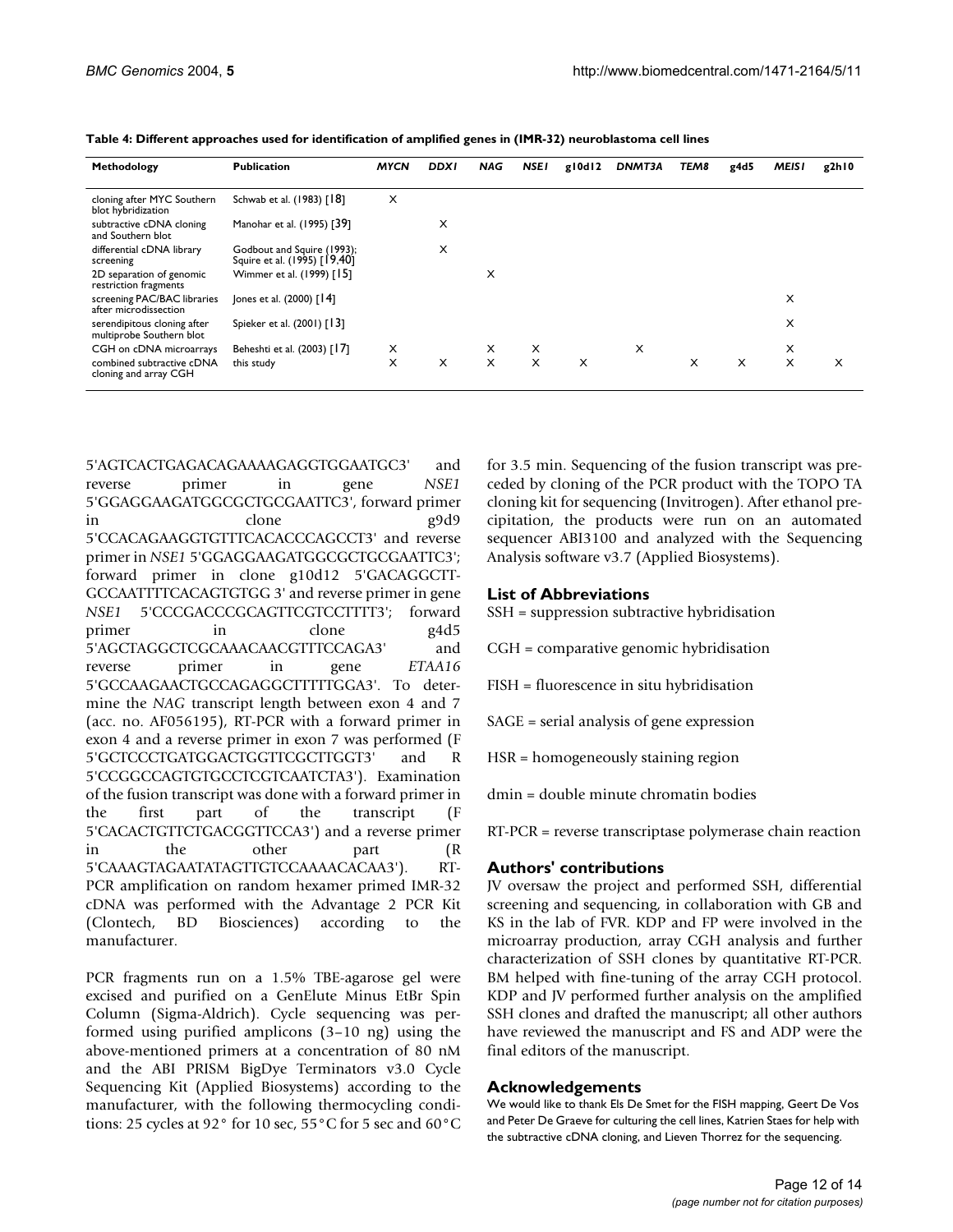This work was supported by BOF-grant 011F1200 and 011B4300, GOAgrant 12051203, FWO-grant G.0028.00 and VEO-grant 011V1302. Katleen De Preter and Filip Pattyn are aspirants with the Fund for Scientific Research Flanders (FWO-Vlaanderen). Jo Vandesompele is supported by a post-doctoral grant from the Institute for the Promotion of Innovation by Science and Technology in Flanders (IWT).

#### **References**

- 1. Savelyeva L, Schwab M: **[Amplification of oncogenes revisited:](http://www.ncbi.nlm.nih.gov/entrez/query.fcgi?cmd=Retrieve&db=PubMed&dopt=Abstract&list_uids=10.1016/S0304-3835(01)00472-4) [from expression profiling to clinical application](http://www.ncbi.nlm.nih.gov/entrez/query.fcgi?cmd=Retrieve&db=PubMed&dopt=Abstract&list_uids=10.1016/S0304-3835(01)00472-4)[.](http://www.ncbi.nlm.nih.gov/entrez/query.fcgi?cmd=Retrieve&db=PubMed&dopt=Abstract&list_uids=11369131)** *Cancer Lett* 2001, **167:**115-123.
- 2. Schwab M: **[Oncogene amplification in solid tumors](http://www.ncbi.nlm.nih.gov/entrez/query.fcgi?cmd=Retrieve&db=PubMed&dopt=Abstract&list_uids=10.1006/scbi.1999.0126)[.](http://www.ncbi.nlm.nih.gov/entrez/query.fcgi?cmd=Retrieve&db=PubMed&dopt=Abstract&list_uids=10448118)** *Semin Cancer Biol* 1999, **9:**319-325.
- 3. Schwab M: **[Amplification of oncogenes in human cancer cells](http://www.ncbi.nlm.nih.gov/entrez/query.fcgi?cmd=Retrieve&db=PubMed&dopt=Abstract&list_uids=10.1002/(SICI)1521-1878(199806)20:6<473::AID-BIES5>3.3.CO;2-N)[.](http://www.ncbi.nlm.nih.gov/entrez/query.fcgi?cmd=Retrieve&db=PubMed&dopt=Abstract&list_uids=9699459)** *Bioessays* 1998, **20:**473-479.
- 4. Kallioniemi A, Kallioniemi OP, Sudar D, Rutovitz D, Gray JW, Waldman F, Pinkel D: **[Comparative genomic hybridization for](http://www.ncbi.nlm.nih.gov/entrez/query.fcgi?cmd=Retrieve&db=PubMed&dopt=Abstract&list_uids=1359641) [molecular cytogenetic analysis of solid tumors.](http://www.ncbi.nlm.nih.gov/entrez/query.fcgi?cmd=Retrieve&db=PubMed&dopt=Abstract&list_uids=1359641)** *Science* 1992, **258:**818-821.
- 5. Knuutila S, Aalto Y, Autio K, Bjorkqvist AM, El-Rifai W, Hemmer S, Huhta T, Kettunen E, Kiuru-Kuhlefelt S, Larramendy ML, Lushnikova T, Monni O, Pere H, Tapper J, Tarkkanen M, Varis A, Wasenius VM, Wolf M, Zhu Y: **[DNA copy number losses in human](http://www.ncbi.nlm.nih.gov/entrez/query.fcgi?cmd=Retrieve&db=PubMed&dopt=Abstract&list_uids=10487825) [neoplasms.](http://www.ncbi.nlm.nih.gov/entrez/query.fcgi?cmd=Retrieve&db=PubMed&dopt=Abstract&list_uids=10487825)** *Am J Pathol* 1999, **155:**683-694.
- Pinkel D, Segraves R, Sudar D, Clark S, Poole I, Kowbel D, Collins C, Kuo WL, Chen C, Zhai Y, Dairkee SH, Ljung BM, Gray JW, Albertson DG: **[High resolution analysis of DNA copy number variation](http://www.ncbi.nlm.nih.gov/entrez/query.fcgi?cmd=Retrieve&db=PubMed&dopt=Abstract&list_uids=10.1038/2524) [using comparative genomic hybridization to microarrays](http://www.ncbi.nlm.nih.gov/entrez/query.fcgi?cmd=Retrieve&db=PubMed&dopt=Abstract&list_uids=10.1038/2524)[.](http://www.ncbi.nlm.nih.gov/entrez/query.fcgi?cmd=Retrieve&db=PubMed&dopt=Abstract&list_uids=9771718)** *Nat Genet* 1998, **20:**207-211.
- Solinas-Toldo S, Lampel S, Stilgenbauer S, Nickolenko J, Benner A, Dohner H, Cremer T, Lichter P: **[Matrix-based comparative](http://www.ncbi.nlm.nih.gov/entrez/query.fcgi?cmd=Retrieve&db=PubMed&dopt=Abstract&list_uids=10.1002/(SICI)1098-2264(199712)20:4<399::AID-GCC12>3.3.CO;2-L) [genomic hybridization: biochips to screen for genomic](http://www.ncbi.nlm.nih.gov/entrez/query.fcgi?cmd=Retrieve&db=PubMed&dopt=Abstract&list_uids=10.1002/(SICI)1098-2264(199712)20:4<399::AID-GCC12>3.3.CO;2-L) [imbalances](http://www.ncbi.nlm.nih.gov/entrez/query.fcgi?cmd=Retrieve&db=PubMed&dopt=Abstract&list_uids=10.1002/(SICI)1098-2264(199712)20:4<399::AID-GCC12>3.3.CO;2-L)[.](http://www.ncbi.nlm.nih.gov/entrez/query.fcgi?cmd=Retrieve&db=PubMed&dopt=Abstract&list_uids=9408757)** *Genes Chromosomes Cancer* 1997, **20:**399-407.
- 8. Wang TL, Maierhofer C, Speicher MR, Lengauer C, Vogelstein B, Kinzler KW, Velculescu VE: **[Digital karyotyping](http://www.ncbi.nlm.nih.gov/entrez/query.fcgi?cmd=Retrieve&db=PubMed&dopt=Abstract&list_uids=138581)[.](http://www.ncbi.nlm.nih.gov/entrez/query.fcgi?cmd=Retrieve&db=PubMed&dopt=Abstract&list_uids=10.1073/pnas.202610899)** *Proc Natl Acad Sci U S A* 2002, **99:**16156-16161.
- 9. Pollack JR, Perou CM, Alizadeh AA, Eisen MB, Pergamenschikov A, Williams CF, Jeffrey SS, Botstein D, Brown PO: **[Genome-wide](http://www.ncbi.nlm.nih.gov/entrez/query.fcgi?cmd=Retrieve&db=PubMed&dopt=Abstract&list_uids=10.1038/14385) [analysis of DNA copy-number changes using cDNA](http://www.ncbi.nlm.nih.gov/entrez/query.fcgi?cmd=Retrieve&db=PubMed&dopt=Abstract&list_uids=10.1038/14385) [microarrays](http://www.ncbi.nlm.nih.gov/entrez/query.fcgi?cmd=Retrieve&db=PubMed&dopt=Abstract&list_uids=10.1038/14385)[.](http://www.ncbi.nlm.nih.gov/entrez/query.fcgi?cmd=Retrieve&db=PubMed&dopt=Abstract&list_uids=10471496)** *Nat Genet* 1999, **23:**41-46.
- 10. Van Roy N, Jauch A, Van Gele M, Laureys G, Versteeg R, De Paepe A, Cremer T, Speleman F: **[Comparative genomic hybridization](http://www.ncbi.nlm.nih.gov/entrez/query.fcgi?cmd=Retrieve&db=PubMed&dopt=Abstract&list_uids=10.1016/S0165-4608(96)00362-7) [analysis of human neuroblastomas: detection of distal 1p](http://www.ncbi.nlm.nih.gov/entrez/query.fcgi?cmd=Retrieve&db=PubMed&dopt=Abstract&list_uids=10.1016/S0165-4608(96)00362-7) deletions and further molecular genetic characterization of [neuroblastoma cell lines](http://www.ncbi.nlm.nih.gov/entrez/query.fcgi?cmd=Retrieve&db=PubMed&dopt=Abstract&list_uids=10.1016/S0165-4608(96)00362-7)[.](http://www.ncbi.nlm.nih.gov/entrez/query.fcgi?cmd=Retrieve&db=PubMed&dopt=Abstract&list_uids=9283597)** *Cancer Genet Cytogenet* 1997, **97:**135-142.
- 11. Shiloh Y, Shipley J, Brodeur GM, Bruns G, Korf B, Donlon T, Schreck RR, Seeger R, Sakai K, Latt SA: **[Differential amplification, assem](http://www.ncbi.nlm.nih.gov/entrez/query.fcgi?cmd=Retrieve&db=PubMed&dopt=Abstract&list_uids=3858848)[bly, and relocation of multiple DNA sequences in human](http://www.ncbi.nlm.nih.gov/entrez/query.fcgi?cmd=Retrieve&db=PubMed&dopt=Abstract&list_uids=3858848) [neuroblastomas and neuroblastoma cell lines.](http://www.ncbi.nlm.nih.gov/entrez/query.fcgi?cmd=Retrieve&db=PubMed&dopt=Abstract&list_uids=3858848)** *Proc Natl Acad Sci U S A* 1985, **82:**3761-3765.
- 12. Van Roy N, Van Limbergen H, Vandesompele J, Van Gele M, Poppe B, Salwen H, Laureys G, Manoel N, De Paepe A, Speleman F: **[Com](http://www.ncbi.nlm.nih.gov/entrez/query.fcgi?cmd=Retrieve&db=PubMed&dopt=Abstract&list_uids=10.1002/gcc.1174)[bined M-FISH and CGH analysis allows comprehensive](http://www.ncbi.nlm.nih.gov/entrez/query.fcgi?cmd=Retrieve&db=PubMed&dopt=Abstract&list_uids=10.1002/gcc.1174) description of genetic alterations in neuroblastoma cell [lines](http://www.ncbi.nlm.nih.gov/entrez/query.fcgi?cmd=Retrieve&db=PubMed&dopt=Abstract&list_uids=10.1002/gcc.1174)[.](http://www.ncbi.nlm.nih.gov/entrez/query.fcgi?cmd=Retrieve&db=PubMed&dopt=Abstract&list_uids=11550280)** *Genes Chromosomes Cancer* 2001, **32:**126-135.
- 13. Spieker N, van Sluis P, Beitsma M, Boon K, van Schaik BD, van Kampen AH, Caron H, Versteeg R: **[The MEIS1 oncogene is highly](http://www.ncbi.nlm.nih.gov/entrez/query.fcgi?cmd=Retrieve&db=PubMed&dopt=Abstract&list_uids=10.1006/geno.2000.6408) [expressed in neuroblastoma and amplified in cell line IMR32](http://www.ncbi.nlm.nih.gov/entrez/query.fcgi?cmd=Retrieve&db=PubMed&dopt=Abstract&list_uids=10.1006/geno.2000.6408)[.](http://www.ncbi.nlm.nih.gov/entrez/query.fcgi?cmd=Retrieve&db=PubMed&dopt=Abstract&list_uids=11161815)** *Genomics* 2001, **71:**214-221.
- 14. Jones TA, Flomen RH, Senger G, Nizetic D, Sheer D: **[The home](http://www.ncbi.nlm.nih.gov/entrez/query.fcgi?cmd=Retrieve&db=PubMed&dopt=Abstract&list_uids=10.1016/S0959-8049(00)00332-4)[obox gene MEIS1 is amplified in IMR-32 and highly expressed](http://www.ncbi.nlm.nih.gov/entrez/query.fcgi?cmd=Retrieve&db=PubMed&dopt=Abstract&list_uids=10.1016/S0959-8049(00)00332-4) [in other neuroblastoma cell lines](http://www.ncbi.nlm.nih.gov/entrez/query.fcgi?cmd=Retrieve&db=PubMed&dopt=Abstract&list_uids=10.1016/S0959-8049(00)00332-4)[.](http://www.ncbi.nlm.nih.gov/entrez/query.fcgi?cmd=Retrieve&db=PubMed&dopt=Abstract&list_uids=11094311)** *Eur J Cancer* 2000, **36:**2368-2374.
- 15. Wimmer K, Zhu XX, Lamb BJ, Kuick R, Ambros PF, Kovar H, Thoraval D, Motyka S, Alberts JR, Hanash SM: **[Co-amplification of a](http://www.ncbi.nlm.nih.gov/entrez/query.fcgi?cmd=Retrieve&db=PubMed&dopt=Abstract&list_uids=10.1038/sj.onc.1202287) [novel gene, NAG, with the N-myc gene in neuroblastoma](http://www.ncbi.nlm.nih.gov/entrez/query.fcgi?cmd=Retrieve&db=PubMed&dopt=Abstract&list_uids=10.1038/sj.onc.1202287)[.](http://www.ncbi.nlm.nih.gov/entrez/query.fcgi?cmd=Retrieve&db=PubMed&dopt=Abstract&list_uids=9926938)** *Oncogene* 1999, **18:**233-238.
- 16. Scott DK, Board JR, Lu X, Pearson AD, Kenyon RM, Lunec J: **[The](http://www.ncbi.nlm.nih.gov/entrez/query.fcgi?cmd=Retrieve&db=PubMed&dopt=Abstract&list_uids=10.1016/S0378-1119(03)00459-1) [neuroblastoma amplified gene, NAG: genomic structure](http://www.ncbi.nlm.nih.gov/entrez/query.fcgi?cmd=Retrieve&db=PubMed&dopt=Abstract&list_uids=10.1016/S0378-1119(03)00459-1) and characterisation of the 7.3 kb transcript predominantly [expressed in neuroblastoma](http://www.ncbi.nlm.nih.gov/entrez/query.fcgi?cmd=Retrieve&db=PubMed&dopt=Abstract&list_uids=10.1016/S0378-1119(03)00459-1)[.](http://www.ncbi.nlm.nih.gov/entrez/query.fcgi?cmd=Retrieve&db=PubMed&dopt=Abstract&list_uids=12706883)** *Gene* 2003, **307:**1-11.
- 17. Beheshti B, Braude I, Marrano P, Thorner P, Zielenska M, Squire JA: **[Chromosomal localization of DNA amplifications in neurob-](http://www.ncbi.nlm.nih.gov/entrez/query.fcgi?cmd=Retrieve&db=PubMed&dopt=Abstract&list_uids=12659670)**

**[lastoma tumors using cDNA microarray comparative](http://www.ncbi.nlm.nih.gov/entrez/query.fcgi?cmd=Retrieve&db=PubMed&dopt=Abstract&list_uids=12659670) [genomic hybridization.](http://www.ncbi.nlm.nih.gov/entrez/query.fcgi?cmd=Retrieve&db=PubMed&dopt=Abstract&list_uids=12659670)** *Neoplasia* 2003, **5:**53-62.

- 18. Schwab M, Alitalo K, Klempnauer KH, Varmus HE, Bishop JM, Gilbert F, Brodeur G, Goldstein M, Trent J: **[Amplified DNA with limited](http://www.ncbi.nlm.nih.gov/entrez/query.fcgi?cmd=Retrieve&db=PubMed&dopt=Abstract&list_uids=6888561) [homology to myc cellular oncogene is shared by human neu](http://www.ncbi.nlm.nih.gov/entrez/query.fcgi?cmd=Retrieve&db=PubMed&dopt=Abstract&list_uids=6888561)[roblastoma cell lines and a neuroblastoma tumour.](http://www.ncbi.nlm.nih.gov/entrez/query.fcgi?cmd=Retrieve&db=PubMed&dopt=Abstract&list_uids=6888561)** *Nature* 1983, **305:**245-248.
- 19. Squire JA, Thorner PS, Weitzman S, Maggi JD, Dirks P, Doyle J, Hale M, Godbout R: **[Co-amplification of MYCN and a DEAD box](http://www.ncbi.nlm.nih.gov/entrez/query.fcgi?cmd=Retrieve&db=PubMed&dopt=Abstract&list_uids=7731693) [gene \(DDX1\) in primary neuroblastoma.](http://www.ncbi.nlm.nih.gov/entrez/query.fcgi?cmd=Retrieve&db=PubMed&dopt=Abstract&list_uids=7731693)** *Oncogene* 1995, **10:**1417-1422.
- 20. Carson-Walter EB, Watkins DN, Nanda A, Vogelstein B, Kinzler KW, St Croix B: **[Cell surface tumor endothelial markers are con](http://www.ncbi.nlm.nih.gov/entrez/query.fcgi?cmd=Retrieve&db=PubMed&dopt=Abstract&list_uids=11559528)[served in mice and humans.](http://www.ncbi.nlm.nih.gov/entrez/query.fcgi?cmd=Retrieve&db=PubMed&dopt=Abstract&list_uids=11559528)** *Cancer Res* 2001, **61:**6649-6655.
- 21. Barlund M, Monni O, Weaver JD, Kauraniemi P, Sauter G, Heiskanen M, Kallioniemi OP, Kallioniemi A: **[Cloning of BCAS3 \(17q23\) and](http://www.ncbi.nlm.nih.gov/entrez/query.fcgi?cmd=Retrieve&db=PubMed&dopt=Abstract&list_uids=10.1002/gcc.10121) [BCAS4 \(20q13\) genes that undergo amplification, overex](http://www.ncbi.nlm.nih.gov/entrez/query.fcgi?cmd=Retrieve&db=PubMed&dopt=Abstract&list_uids=10.1002/gcc.10121)[pression, and fusion in breast cancer](http://www.ncbi.nlm.nih.gov/entrez/query.fcgi?cmd=Retrieve&db=PubMed&dopt=Abstract&list_uids=10.1002/gcc.10121)[.](http://www.ncbi.nlm.nih.gov/entrez/query.fcgi?cmd=Retrieve&db=PubMed&dopt=Abstract&list_uids=12378525)** *Genes Chromosomes Cancer* 2002, **35:**311-317.
- 22. Weggen S, Preuss U, Pietsch T, Hilger N, Klawitz I, Scheidtmann KH, Wiestler OD, Bayer TA: **[Identification of amplified genes from](http://www.ncbi.nlm.nih.gov/entrez/query.fcgi?cmd=Retrieve&db=PubMed&dopt=Abstract&list_uids=10.1038/sj.onc.1204287) [SV40 large T antigen-induced rat PNET cell lines by subtrac](http://www.ncbi.nlm.nih.gov/entrez/query.fcgi?cmd=Retrieve&db=PubMed&dopt=Abstract&list_uids=10.1038/sj.onc.1204287)[tive cDNA analysis and radiation hybrid mapping](http://www.ncbi.nlm.nih.gov/entrez/query.fcgi?cmd=Retrieve&db=PubMed&dopt=Abstract&list_uids=10.1038/sj.onc.1204287)[.](http://www.ncbi.nlm.nih.gov/entrez/query.fcgi?cmd=Retrieve&db=PubMed&dopt=Abstract&list_uids=11360186)** *Oncogene* 2001, **20:**2023-2031.
- 23. Scott D, Elsden J, Pearson A, Lunec J: **[Genes co-amplified with](http://www.ncbi.nlm.nih.gov/entrez/query.fcgi?cmd=Retrieve&db=PubMed&dopt=Abstract&list_uids=10.1016/S0304-3835(03)00086-7) [MYCN in neuroblastoma: silent passengers or co-determi](http://www.ncbi.nlm.nih.gov/entrez/query.fcgi?cmd=Retrieve&db=PubMed&dopt=Abstract&list_uids=10.1016/S0304-3835(03)00086-7)[nants of phenotype?](http://www.ncbi.nlm.nih.gov/entrez/query.fcgi?cmd=Retrieve&db=PubMed&dopt=Abstract&list_uids=10.1016/S0304-3835(03)00086-7)** *Cancer Lett* 2003, **197:**81-86.
- 24. De Preter K, Speleman F, Combaret V, Lunec J, Laureys G, Eussen BH, Francotte N, Board J, Pearson AD, De Paepe A, Van Roy N, Vandesompele J: **[Quantification of MYCN, DDX1, and NAG](http://www.ncbi.nlm.nih.gov/entrez/query.fcgi?cmd=Retrieve&db=PubMed&dopt=Abstract&list_uids=11850545) [gene copy number in neuroblastoma using a real-time quan](http://www.ncbi.nlm.nih.gov/entrez/query.fcgi?cmd=Retrieve&db=PubMed&dopt=Abstract&list_uids=11850545)[titative PCR assay.](http://www.ncbi.nlm.nih.gov/entrez/query.fcgi?cmd=Retrieve&db=PubMed&dopt=Abstract&list_uids=11850545)** *Mod Pathol* 2002, **15:**159-166.
- 25. Geerts D, Schilderink N, Jorritsma G, Versteeg R: **[The role of the](http://www.ncbi.nlm.nih.gov/entrez/query.fcgi?cmd=Retrieve&db=PubMed&dopt=Abstract&list_uids=10.1016/S0304-3835(03)00087-9) [MEIS homeobox genes in neuroblastoma](http://www.ncbi.nlm.nih.gov/entrez/query.fcgi?cmd=Retrieve&db=PubMed&dopt=Abstract&list_uids=10.1016/S0304-3835(03)00087-9)[.](http://www.ncbi.nlm.nih.gov/entrez/query.fcgi?cmd=Retrieve&db=PubMed&dopt=Abstract&list_uids=12880965)** *Cancer Lett* 2003, **197:**87-92.
- 26. St Croix B, Rago C, Velculescu V, Traverso G, Romans KE, Montgomery E, Lal A, Riggins GJ, Lengauer C, Vogelstein B, Kinzler KW: **[Genes expressed in human tumor endothelium](http://www.ncbi.nlm.nih.gov/entrez/query.fcgi?cmd=Retrieve&db=PubMed&dopt=Abstract&list_uids=10.1126/science.289.5482.1197)[.](http://www.ncbi.nlm.nih.gov/entrez/query.fcgi?cmd=Retrieve&db=PubMed&dopt=Abstract&list_uids=10947988)** *Science* 2000, **289:**1197-1202.
- 27. Vandesompele J, Speleman F, Van Roy N, Laureys G, Brinskchmidt C, Christiansen H, Lampert F, Lastowska M, Bown N, Pearson A, Nicholson JC, Ross F, Combaret V, Delattre O, Feuerstein BG, Plantaz D: **[Multicentre analysis of patterns of DNA gains and losses in](http://www.ncbi.nlm.nih.gov/entrez/query.fcgi?cmd=Retrieve&db=PubMed&dopt=Abstract&list_uids=10.1002/1096-911X(20010101)36:1<5::AID-MPO1003>3.0.CO;2-E) 204 neuroblastoma tumors: how many genetic subgroups [are there?](http://www.ncbi.nlm.nih.gov/entrez/query.fcgi?cmd=Retrieve&db=PubMed&dopt=Abstract&list_uids=10.1002/1096-911X(20010101)36:1<5::AID-MPO1003>3.0.CO;2-E)** *Med Pediatr Oncol* 2001, **36:**5-10.
- 28. **NCBI BLAST** [[http://www.ncbi.nlm.nih.gov/BLAST/\]](http://www.ncbi.nlm.nih.gov/BLAST/)<br>29. **RepeatMasker** [http://ftp.genome.washington.edu/
- 29. **RepeatMasker** [\[http://ftp.genome.washington.edu/cgi-bin/Repeat](http://ftp.genome.washington.edu/cgi-bin/Repeatmasker) [Masker\]](http://ftp.genome.washington.edu/cgi-bin/Repeatmasker)
- 30. **BioEdit** [<http://www.mbio.ncsu.edu/BioEdit/bioedit.html>]
- 31. Hyman E, Kauraniemi P, Hautaniemi S, Wolf M, Mousses S, Rozenblum E, Ringner M, Sauter G, Monni O, Elkahloun A, Kallioniemi OP, Kallioniemi A: **[Impact of DNA amplification on gene expres](http://www.ncbi.nlm.nih.gov/entrez/query.fcgi?cmd=Retrieve&db=PubMed&dopt=Abstract&list_uids=12414653)[sion patterns in breast cancer.](http://www.ncbi.nlm.nih.gov/entrez/query.fcgi?cmd=Retrieve&db=PubMed&dopt=Abstract&list_uids=12414653)** *Cancer Res* 2002, **62:**6240-6245.
- 32. Fiegler H, Carr P, Douglas EJ, Burford DC, Hunt S, Scott CE, Smith J, Vetrie D, Gorman P, Tomlinson IP, Carter NP: **[DNA microarrays](http://www.ncbi.nlm.nih.gov/entrez/query.fcgi?cmd=Retrieve&db=PubMed&dopt=Abstract&list_uids=10.1002/gcc.10155) [for comparative genomic hybridization based on DOP-PCR](http://www.ncbi.nlm.nih.gov/entrez/query.fcgi?cmd=Retrieve&db=PubMed&dopt=Abstract&list_uids=10.1002/gcc.10155) [amplification of BAC and PAC clones](http://www.ncbi.nlm.nih.gov/entrez/query.fcgi?cmd=Retrieve&db=PubMed&dopt=Abstract&list_uids=10.1002/gcc.10155)[.](http://www.ncbi.nlm.nih.gov/entrez/query.fcgi?cmd=Retrieve&db=PubMed&dopt=Abstract&list_uids=12619160)** *Genes Chromosomes Cancer* 2003, **36:**361-374.
- 33. **UCSC human genome browser** [\[http://genome.ucsc.edu](http://genome.ucsc.edu)]<br>34. Vandesompele I. De Paepe A. Speleman F: **Elimination of pr**
- 34. Vandesompele J, De Paepe A, Speleman F: **[Elimination of primer](http://www.ncbi.nlm.nih.gov/entrez/query.fcgi?cmd=Retrieve&db=PubMed&dopt=Abstract&list_uids=10.1006/abio.2001.5564)[dimer artifacts and genomic coamplification using a two](http://www.ncbi.nlm.nih.gov/entrez/query.fcgi?cmd=Retrieve&db=PubMed&dopt=Abstract&list_uids=10.1006/abio.2001.5564)[step SYBR green I real-time RT-PCR](http://www.ncbi.nlm.nih.gov/entrez/query.fcgi?cmd=Retrieve&db=PubMed&dopt=Abstract&list_uids=10.1006/abio.2001.5564)[.](http://www.ncbi.nlm.nih.gov/entrez/query.fcgi?cmd=Retrieve&db=PubMed&dopt=Abstract&list_uids=11906156)** *Anal Biochem* 2002, **303:**95-98.
- Vandesompele J, De Preter K, Pattyn F, Poppe B, Van Roy N, De Paepe A, Speleman F: **[Accurate normalization of real-time](http://www.ncbi.nlm.nih.gov/entrez/query.fcgi?cmd=Retrieve&db=PubMed&dopt=Abstract&list_uids=126239) [quantitative RT-PCR data by geometric averaging of multi](http://www.ncbi.nlm.nih.gov/entrez/query.fcgi?cmd=Retrieve&db=PubMed&dopt=Abstract&list_uids=126239)[ple internal control genes](http://www.ncbi.nlm.nih.gov/entrez/query.fcgi?cmd=Retrieve&db=PubMed&dopt=Abstract&list_uids=126239)[.](http://www.ncbi.nlm.nih.gov/entrez/query.fcgi?cmd=Retrieve&db=PubMed&dopt=Abstract&list_uids=10.1186/gb-2002-3-7-research0034)** *Genome Biol* 2002, **3:**RESEARCH0034.
- 36. Van Roy N, Laureys G, Cheng NC, Willem P, Opdenakker G, Versteeg R, Speleman F: **[1;17 translocations and other chromosome](http://www.ncbi.nlm.nih.gov/entrez/query.fcgi?cmd=Retrieve&db=PubMed&dopt=Abstract&list_uids=7520263) [17 rearrangements in human primary neuroblastoma](http://www.ncbi.nlm.nih.gov/entrez/query.fcgi?cmd=Retrieve&db=PubMed&dopt=Abstract&list_uids=7520263) [tumors and cell lines.](http://www.ncbi.nlm.nih.gov/entrez/query.fcgi?cmd=Retrieve&db=PubMed&dopt=Abstract&list_uids=7520263)** *Genes Chromosomes Cancer* 1994, **10:**103-114.
- 37. **RTPrimerDB: the real-time PCR primer and probe database** [<http://medgen.ugent.be/rtprimerdb/>]